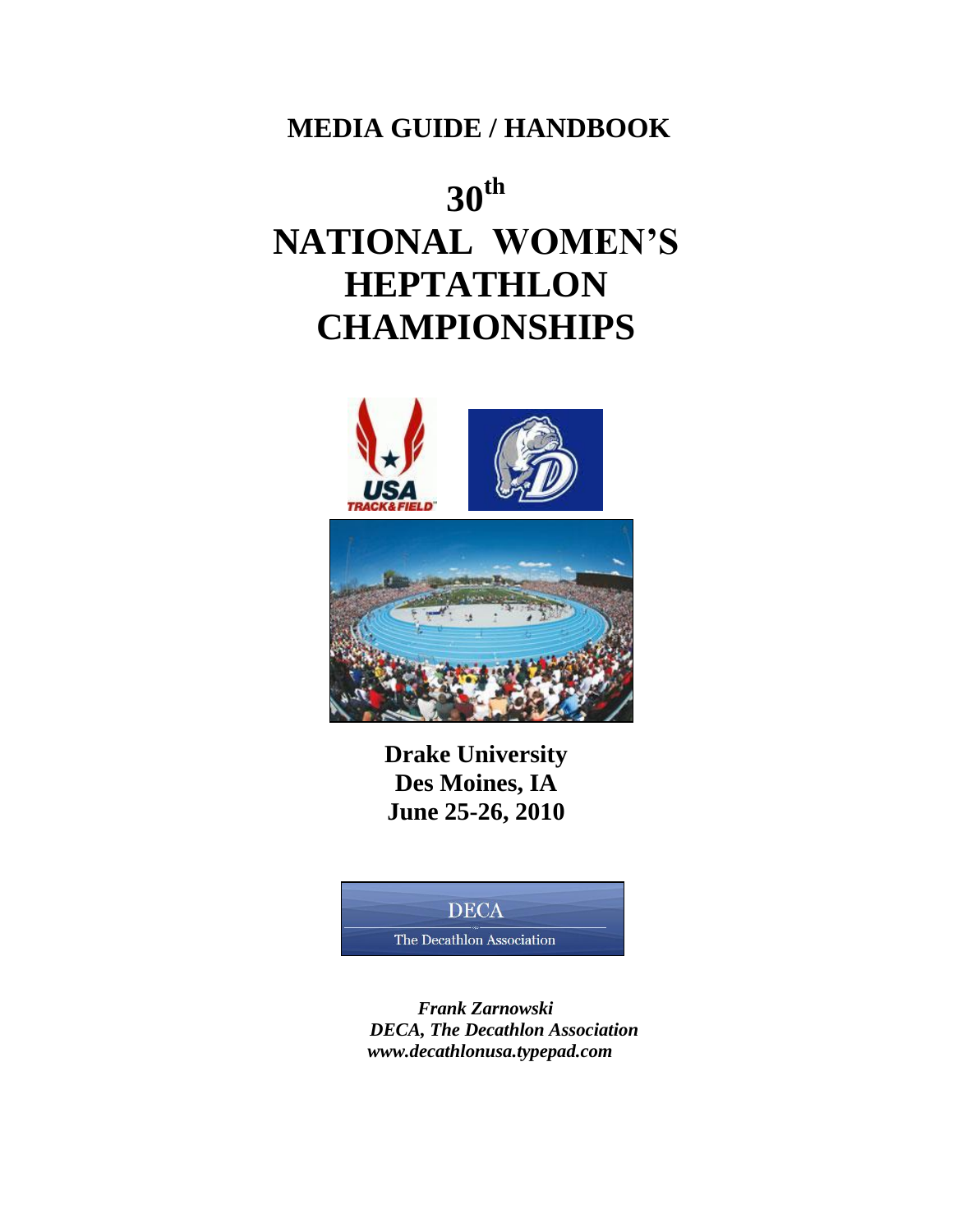## **Table of Contents**

| <b>Section One: Background Information</b>      | page 2         |
|-------------------------------------------------|----------------|
| Time Schedule                                   |                |
| <b>Qualifying Procedures</b>                    | $\frac{2}{3}$  |
| List of Qualifiers                              |                |
| Web sites which will post results               | $\overline{3}$ |
| <b>Section Two: Record Section</b>              |                |
| USA National Champions, 1950-2009               | $4 - 5$        |
| Adenda                                          | 5              |
| <b>Individual Event Records</b>                 | $5 - 6$        |
| Recent Meet Results (2000, 2004)                | $7 - 8$        |
| PR Page                                         | 9              |
| <b>Section Three:</b> Athlete's Bios [pp 10-27] |                |
| Aisha Adams                                     | 10             |
| Dorcas Akkiniyi                                 | 11             |
| Adreona Bradford                                | 12             |
| <b>Sharon Day</b>                               | 13             |
| <b>Hyleas Fountain</b>                          | 14             |
| Kasey Hill                                      | 15             |
| <b>Bridgette Ingram</b>                         | 16             |
| Ryann Krais                                     | 17             |
| Kalindra McFadden                               | 18             |
| Chantae McMillan                                | 19             |
| Barbara Nwaba                                   | 20             |
| <b>Emily Pearson</b>                            | 21             |
| Chrystal Ruiz                                   | 22             |
| Abbie Stechshulte                               | 23             |
| <b>Lauren Stewart</b>                           | 24             |
| Chelsea Taylor                                  | 25             |
| <b>Bette Wade</b>                               | 26             |
| <b>Heather Zander</b>                           | 27             |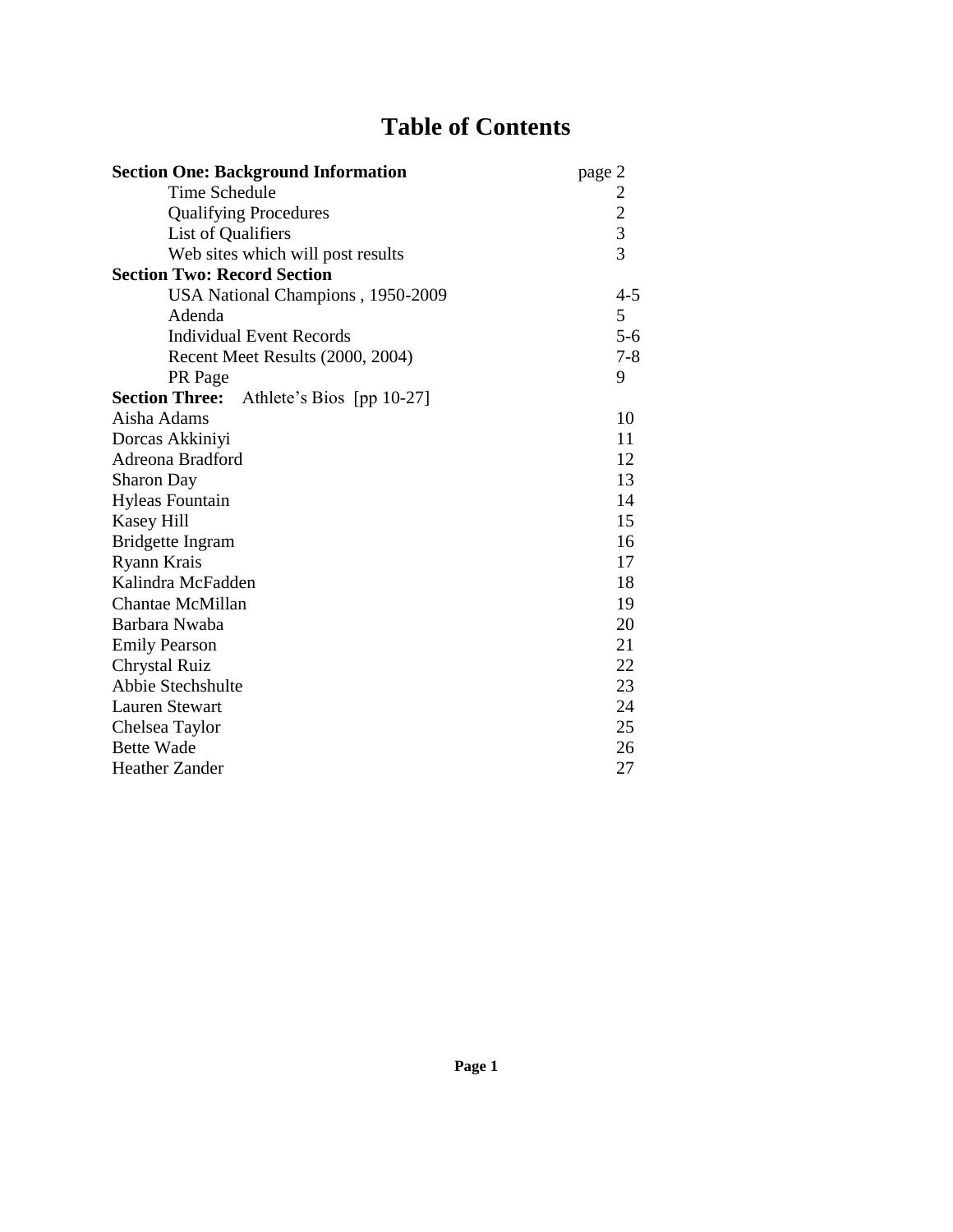#### **SECTION ONE: Basic Info:**

a) Time Schedule b) Qualifying procedures c) List of Qualifiers d) Web sites which will provide results

#### **a… Time Schedule**

Saturday Friday, June 25, 2010 Saturday, June 26, 2010 10:00 am 100 m Hurdles 11:30 am Long Jump 10:45 High Jump 2:00 pm Javelin 1:00 pm Shot Put 3:45 800 meters 2:50 200 meters

#### **b) …..Qualifying Procedure**

"A" and "B" Standards A standard is 5650 B standard is 5400.

"A" - athletes who attain the "A" standard will automatically be included in the event, provided they enter and declare. \*

"B" - athletes who attain the "B" standard will be included in the event only if additional competitors are needed to make the event competitive (i.e., not enough athletes have attained the "A" standard). \* \* - subject to the Qualifying Guidelines, entry process, and declaration process. If the "B" standard is used, only the number of athletes needed to make the event competitive will be included. These athletes must declare, and they may be invited for inclusion only after the close of declarations. The field sizes listed are the desired minimum of participants, and the Games Committee will try to fill the field to the minimum provided there are enough athletes entered and qualified without the quality of competition being affected. The Men's and Women's Track & Field Chairs may alter the field size as necessary.

#### **Qualifying Guidelines**

All qualifying performances for running events must be made in competition on a standard outdoor track. .

-USATF- or IAAF-sanctioned events that prescribe to or exceed USATF competition rules, events at collegiate meets that prescribe to or exceed USATF competition rules, high school meets, except duals and triangulars, or meets or events that meet a minimum for competitiveness set by the Chair of the Sport Committee and determined to be valid by the USATF staff member responsible for verification.

-All qualifying marks must be attained between January 1, 2009 and June 20, 2010. -All qualifying performances are subject to verification.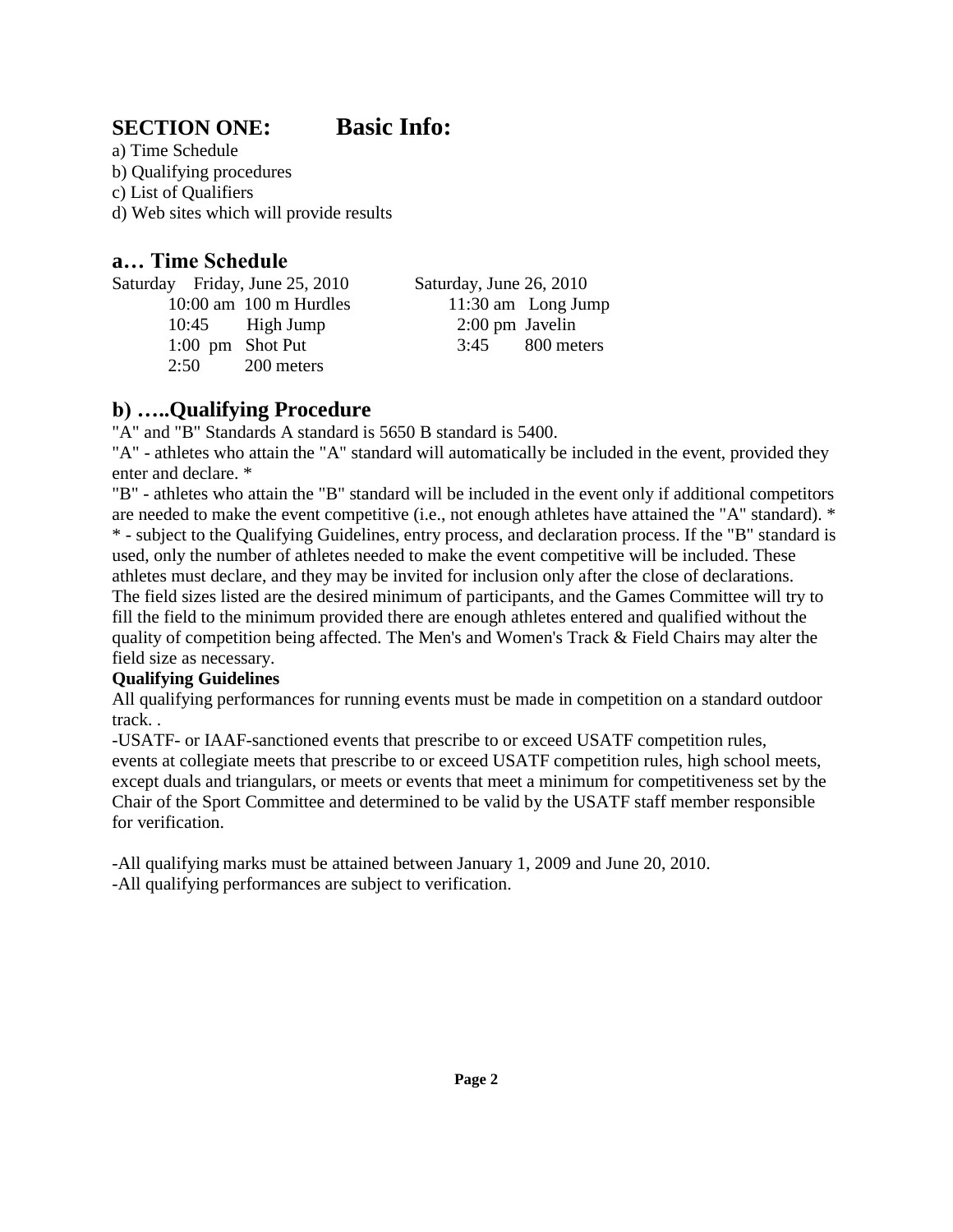## **c) ……..Qualifiers**

|      | Qualified Automatically "A" > 5650 (Jan 1, 2009 - June 20, 2010) |                     |                              |      |
|------|------------------------------------------------------------------|---------------------|------------------------------|------|
| 6473 | Fountain, Hyleas                                                 | Nike                | DecaStar, Talence            | 2008 |
| 6177 | Day, Sharon                                                      | Nike                | USA, Eugene                  | 2009 |
| 6000 | Wade, Bette                                                      | Nike                | Hypo-Bank, Götzis            | 2010 |
| 5821 | McFadden, Kalindra                                               | Oregon              | USA, Eugene                  | 2009 |
| 5795 | Adams, Aisha                                                     | Angelo State        | Texas R, Austin              | 2010 |
| 5672 | Taylor, Chelsea                                                  | Alabama             | <b>SEC, Gainesville</b>      | 2010 |
| 5661 | Stechschulte, Abbie                                              | unat                | Texas R, Austin              | 2008 |
|      | (A or auto standard = $5650$ )                                   |                     |                              |      |
| 5636 | Hill, Kasey                                                      | unat                | USA, Eugene                  | 2009 |
| 5636 | Pearson, Emily                                                   | unat                | Texas GA, Dallas             | 2010 |
| 5606 | Krais, Ryann                                                     | UCLA                | Pac-10, Eugene               | 2009 |
| 5584 | Akkiniyi, Dorcas                                                 | Wisconsin           | Big 10, Bloomington          | 2010 |
| 5583 | McMillan, Chantae                                                | Nebraska            | NCAA, Eugene                 | 2010 |
| 5572 | Ruiz, Chrystal                                                   | Angelo St           | NCAA II, Charlotte           | 2010 |
| 5552 | Nwaba, Barbara                                                   | <b>UCSB</b>         | Big West, Northridge         | 2010 |
| 5440 | Stewart, Lauren                                                  | unat                | Pac 10, Tempe                | 2008 |
| 5439 | Bradford, Adreona                                                | <b>Iowa Central</b> | NJCAA, Hutchinson            | 2010 |
| 5427 | Zander, Heather                                                  |                     | North Dakota St NCAA, Eugene | 2010 |
| 5405 | Ingram, Bridgette<br>(provisional (B) standard 5400)             | LeMans TC           | Texas GA, Dallas             | 2010 |
|      |                                                                  |                     |                              |      |

#### **d)….Website listing results**

HYPERLINK "http://www.flashresult.com" www.flashresult.com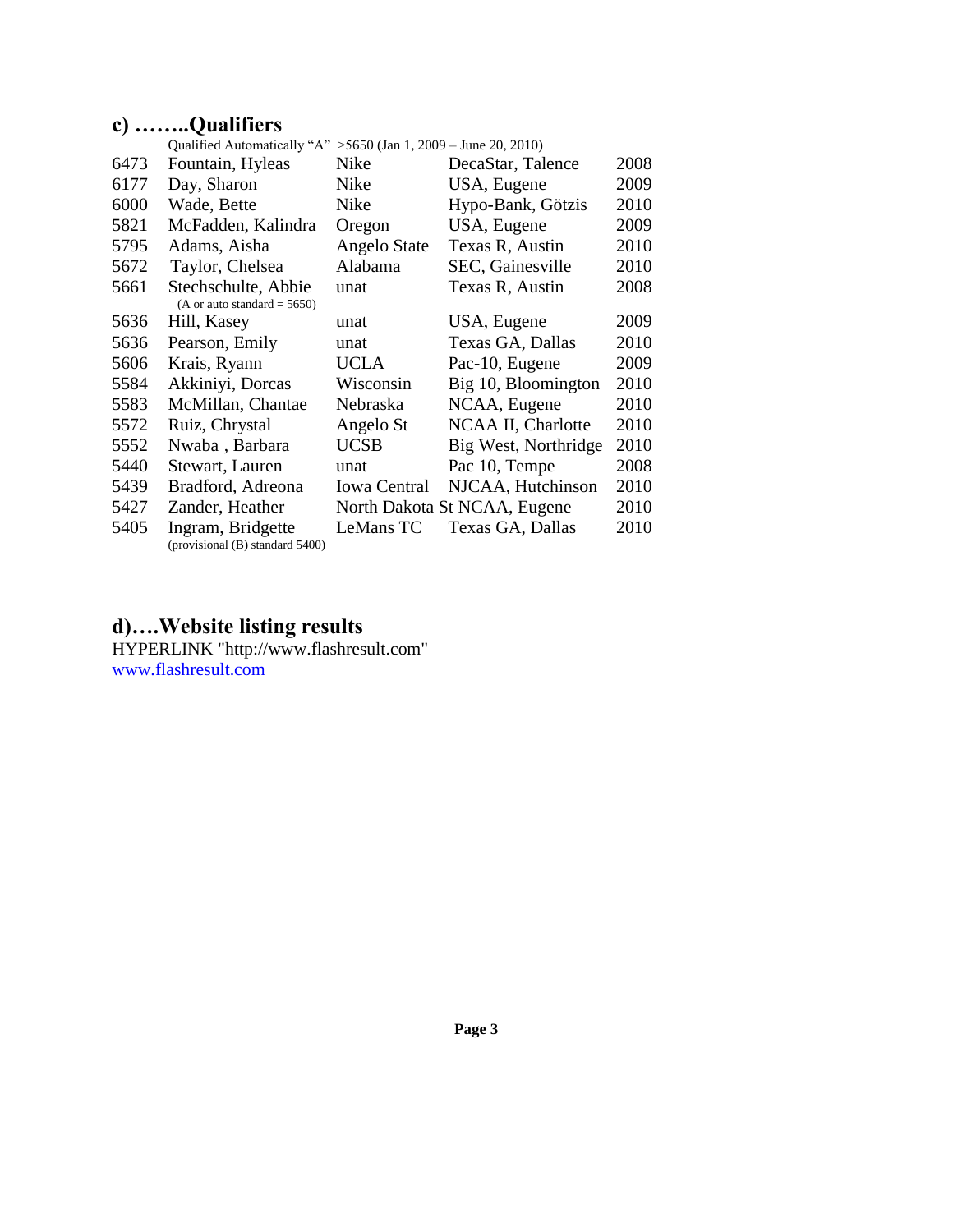## **SECTION TWO: RECORDS U.S. NATIONAL CHAMPIONSHIPS, 1950-2007**

**USA National Championship Winners:** 

**AAU** *[Pentathlon]*

| 1950         | 1929               | Stella Walsh         | <b>Polish Falcons</b>  |                        |
|--------------|--------------------|----------------------|------------------------|------------------------|
| 1951         | 1932               | Stella Walsh         | <b>Polish Falcons</b>  | $2nd$ win              |
| 1952         | 2183               | Stella Walsh         | Dreyer AC              | $3rd$ win              |
| 1953         | 1984               | Stella Walsh         | unat                   | $4^{\text{th}}$ win    |
| 1954         | 1738               | Stella Walsh         | KnickerbockPC          | $5^{\text{th}}$ win    |
|              | [1954 IAAF Tables] |                      |                        |                        |
| 1955         | 3559               | Barbara Mueller      | Chi Comets             |                        |
| 1956         | 4154               | Barbara Mueller      | unat                   | $2nd$ win              |
| 1957         | 3803               | Ann Roniger          | Cosmo Club             |                        |
| 1958         | 3672               | Ann Roniger          | Cosmo Club             | $2^{\rm nd}$ win       |
| 1959         | 4075               | Ann Roniger          | Cosmo Club             | 2 <sup>nd</sup><br>win |
| 1960         | 4249               | JoAnn Terry          | <b>Tennessee State</b> |                        |
| 1961         | 4243               | <b>Pat Daniels</b>   | San Mateo AA           |                        |
| 1962         | 3941               | Pat Daniels          | San Mateo AA           | $2^{nd}$ win           |
| 1963         | 4261               | Pat Daniels          | San Mateo AA           | $3rd$ win              |
|              | $[1962$ Tables]    |                      |                        |                        |
| 1964         | 4644               | Pat Daniels          | San Mateo AA           | $4th$ win              |
| 1965         | 4399               | <b>Pat Daniels</b>   | San Mateo AA           | $5th$ win              |
| 1966         | 4496               | Pat Daniels          | San Mateo AA           | $6th$ win              |
| 1967         | 4824               | Pat Daniels          | Millbrae Lions         | $7^{\rm th}$ win       |
| 1968         | 4823               | Che Cheng            | <b>CCTC/TPE</b>        |                        |
| 1969         | 4544               | Jan Glotzer          | Phoenix TC             |                        |
| 1970         | 4735               | <b>Pat Daniels</b>   | <b>LATC</b>            | $8^{th}$ win           |
| 1971         | 4731               | Marilyn King         | Millbrae Lions         |                        |
| 1972         | 4169               | Jane Frederick       | unat                   |                        |
| 1973         | 4281               | Jane Frederick       | <b>UCTC</b>            | $2nd$ win              |
| 1974         | 4051               | Mitzi McMillan       | Gazelles               |                        |
| 1975         | 4676               | Jane Frederick       | <b>LATC</b>            | $3rd$ win              |
| 1976         | 4677               | Jane Frederick       | <b>LATC</b>            | $4^{\text{th}}$ win    |
| 1977         | 3919               | Linda Cornelius      | Texas A&M              |                        |
| 1978         | 4379               | Modupe Oshikoya      | unat/Nigeria           |                        |
| 1979         | 4506               | Jane Frederick       | Pacific Coast Club     | $5^{th}$ win           |
| <b>TAC</b>   |                    |                      |                        |                        |
| 1980         | 4299               | Themis Zambrzycki    | <b>BYU/Brazil</b>      |                        |
| [Heptathlon] |                    |                      |                        |                        |
| 1981         | 6011w              | Jane Frederick       | <b>Athletics West</b>  | $6th$ win              |
| 1982         | 6041               | Jackie Joyner        | <b>UCLA</b>            |                        |
| 1983         | 6493               | Jane Frederick       | <b>Athletics West</b>  | $7^{\rm th}$ win       |
| 1984         | 6154               | Cindy Greiner        | <b>Athletics West</b>  |                        |
|              | [1985 IAAF Tables] |                      |                        |                        |
| 1985         | 6587               | Jane Frederick       | <b>Athletics West</b>  | $8th$ win              |
| 1986         | 6230               | Jane Frederick       | Athletics West         | $9^{th}$ win           |
| 1987         | 6979               | Jackie Joyner-Kersee | <b>WCAC</b>            | $2nd$ win              |
| 1988         | 5881               | Sheila Tarr          | <b>Track West</b>      |                        |
| 1989         | 6006w              | Jolanda Jones        | Houston TC             |                        |
| 1990         | 6292w              | Cindy Greiner        | Nike Coast             |                        |
| 1991         | 6878w              | Jackie Joyner-Kersee | McDonalds              | $3rd$ win              |
| 1992         | 6695               | Jackie Joyner-Kersee | McDonalds              | $4^{\text{th}}$ win    |
| <b>USATF</b> |                    |                      |                        |                        |
| 1993         | 6770               | Jackie Joyner-Kersee | unat                   | $5^{th}$ win           |
| 1994         | 6371               | Kym Carter           | Club West              |                        |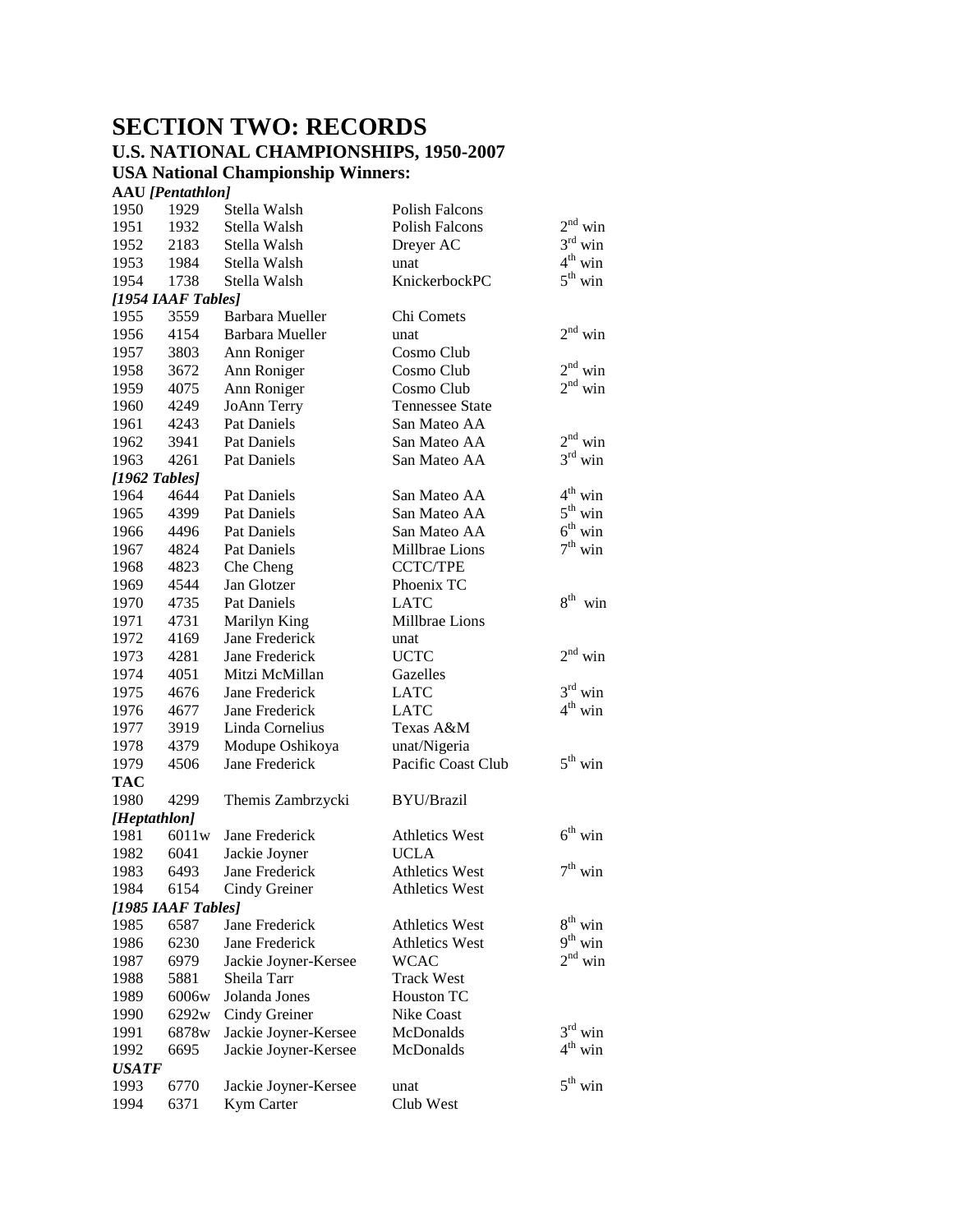| 1995 | 6375              | Jackie Joyner-Kersee | Honda            | $6^{\text{th}}$<br>win |
|------|-------------------|----------------------|------------------|------------------------|
| 1996 | 6406              | Kelly Blair          | Nike             |                        |
| 1997 | 6465              | Kelly Blair          | Nike             | $2nd$ win              |
| 1998 | 6402              | Kelly Blair-LaBounty | Reebok           | $3rd$ win              |
| 1999 | 6101              | Shelia Burrell       | unat             |                        |
| 2000 | 6343              | Dedee Nathan         | Indiana Invaders |                        |
| 2001 | 6174 <sub>w</sub> | Dedee Nathan         | Indiana Invaders | $2nd$ win              |
| 2002 | 6299              | Shelia Burrell       | Nike             | $2nd$ win              |
| 2003 | 6159              | Sheila Burrell       | Nike             | $3rd$ win              |
| 2004 | 6194              | Sheila Burrell       | Nike             | $4th$ win              |
| 2005 | 6208              | Hyleas Fountain      | Nike             |                        |
| 2006 | 6183              | GiGi Johnson         | unat             |                        |
| 2007 | 6090              | Hyleas Fountain      | Nike             | $2nd$ win              |
| 2008 | 6667              | Hyleas Fountain      | Nike             | 3 <sup>rd</sup><br>win |
| 2009 | 6290              | Diana Pickler        | Asics            |                        |

## **Multiple Winners:**

| 9 wins: Jane Frederick       | 1972 1973 1975 1976 1979 1981 1983 1985 1986 |
|------------------------------|----------------------------------------------|
| 8 wins: Pat Winslow          | 1961 1962 1963 1964 1965 1966 1967 1970      |
| 6 wins: Jackie Joyner Kersee | 1982 1987 1991 1992 1993 1995                |
| 5 wins: Stella Walsh         | 1950 1951 1952 1953 1954                     |
| 4 wins Sheila Burrell        | 1999 2002 2003 2004                          |
| 3 wins: Ann Roniger          | 1957 1958 1959                               |
| Kelly Blair                  | 1996 1997 1998                               |
| Hyleas Fountain              | 2005 2007 2008                               |

#### **Most Consecutive Wins:**

| 7 in a row:   | Pat Winslow          | 1961-1967 |
|---------------|----------------------|-----------|
| 5 in a row:   | Stella Walsh         | 1950-1954 |
| $3$ in a row: | Ann Roniger          | 1957-1959 |
|               | Jackie Joyner-Kersee | 1991-1993 |
|               | Kelly Blair          | 1996-1998 |
|               | Sheila Burrell       | 2002-2004 |

## **Individual Event Records**

#### **World Records**

| 100H             | 12.62                              | Eunice Barber/FRA (+2.9)      |      | Arles 6889    | 2005 |
|------------------|------------------------------------|-------------------------------|------|---------------|------|
| HJ               | $1.97 \text{m}/6 - 5 \frac{1}{2}$  | Tia Hellebut/BEL              |      | Gotzis 6201   | 2006 |
| SP               | $20.79m/68-22$                     | Eva Wilms/GER                 | pent |               |      |
|                  | 17.29m/56-8 3/4                    | Natalia Dobrynska/UKR         | hept | Beijing 6733  | 2008 |
| 200m             | 22.30                              | J. Joyner-Kersee/USA          |      | Indy 7215     | 1988 |
| LJ               | $7.27 \text{m}/23 - 10\frac{1}{4}$ | J. Joyner-Kersee/USA          |      | Seoul 7291    | 1988 |
| Jav              | $64.64 \text{ m}/212 - 1$          | Tessa Sanderson/GBR           |      | Brussels 6125 | 1981 |
| 800 <sub>m</sub> | 2:01.84                            | Nadine DeBois/FRA             |      | Talence 6227  | 1987 |
| 1st day          | 4367                               | J Joyner-Kersee/USA           |      | Indy 7215     | 1988 |
| 2nd day 3027     |                                    | J Joyner-Kersee/USA           |      | Seoul 7291    | 1988 |
| Score            | 7291                               | J Joyner-Kersee/USA           |      | Seoul         | 1988 |
|                  | <b>American Records</b>            |                               |      |               |      |
| 100H             | 12.65                              | Hyleas Fountain/Nike $(+2.8)$ |      | Seoul 7291    | 1988 |
| HJ               | $1.93m/6-4$                        | J Joyner-Kersee/WCAC          |      | Indy 7215     | 1988 |
|                  |                                    | Sharon Day/Nike               |      | Havana, 6063  | 2009 |
| <b>SP</b>        | $16.30 \text{m}/53 - 5\frac{3}{4}$ | Jane Frederick/Naturite       |      | Rome 6502     | 1987 |
| 200m             | 22.30                              | J Joyner-Kersee/WCAC          |      | Indy 7215     | 1988 |
| LJ               | $7.27/23 - 10\frac{1}{4}$          | J Joyner-Kersee/WCAC          |      | Seoul 7291    | 1988 |
| Jav              | 54.76m/179-8                       | Suzie Ray/UCLA                |      | Houston 5599  | 1983 |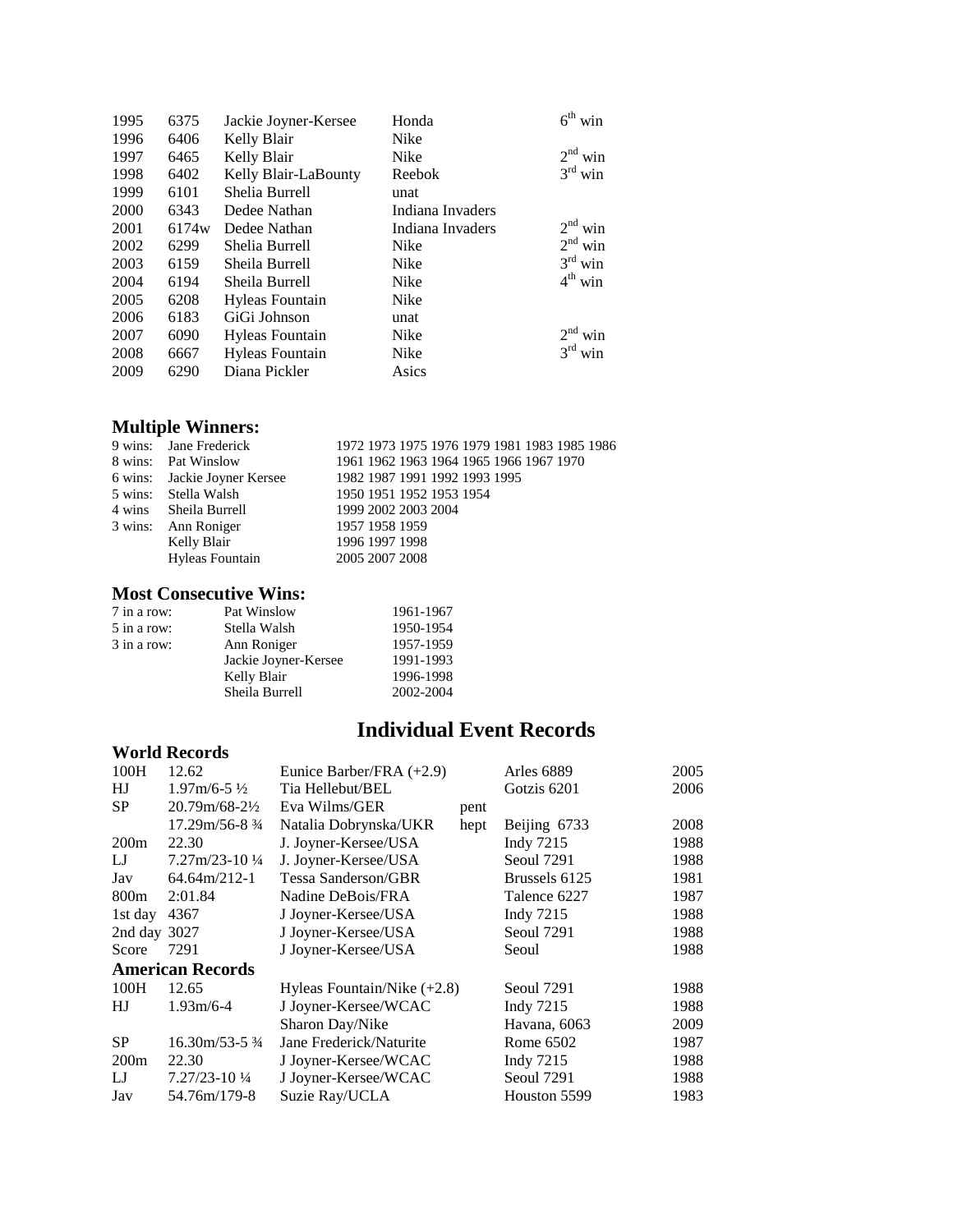| 800m             | 2:04.70                                    | Marla Runyan/                                | Atlanta-OT 5708       | 1996 |
|------------------|--------------------------------------------|----------------------------------------------|-----------------------|------|
| 1st day 4367     |                                            | J Joyner-Kersee/WCAC                         | Indy 7215             | 1988 |
| 2nd day 3027     |                                            | J Joyner-Kersee/WCAC                         | Seoul 7291            | 1988 |
| Score            | 7291                                       | J Joyner-Kersee/WCAC                         | Seoul                 | 1988 |
|                  | <b>Collegiate Records</b>                  |                                              |                       |      |
| 100H             | 13.02                                      | Tiffany Lott/BYU                             | Austin 6042           | 1997 |
| HJ               | $1.93m/6-4$                                | Ewanjee Marysee Epee/ARZ-FRA Athis-Mons 5867 |                       | 1985 |
| <b>SP</b>        |                                            | 16.72m/54-10 1/2 Austra Skujyte/Kan St-LIT   | Munich                | 2002 |
| 200m             | 23.13                                      | Ali McKnight/Nev-Reno                        | Sacramento            | 1995 |
| IJ               | 6.92m/22-8 $\frac{1}{2}$                   | Diane Gutherie/GMU                           | Knoxville 6527        | 1995 |
| Jav              | 54.76m/179-8                               | Suzie Ray/UCLA                               | Houston 5599          | 1983 |
| 800 <sub>m</sub> | 2:08.4                                     | Lana Zimmerman/LSU                           | Houston               | 1983 |
| 1st day          | 3942                                       | Jackie Joyner/UCLA                           | Baton Rouge 6718      | 1985 |
| 2nd day 2799     |                                            | Diane Gutherie/GMU-JAM                       | Knoxville 6527        | 1995 |
| Score            | 6718                                       | Jackie Joyner/UCLA                           | <b>Baton Rouge/OF</b> | 1985 |
|                  | <b>USATF Meet Records</b>                  |                                              |                       |      |
| 100H             | 12.65                                      | Hyleas Fountain/Nike                         | Eugene 6667           | 2008 |
| HJ               | $1.89m/6 - 2\frac{1}{4}$                   | Jackie Joyner-Kersee                         | <b>NYC 6878</b>       | 1991 |
| <b>SP</b>        | $16.07 \frac{\text{m}}{52 - 8\frac{3}{4}}$ | Kym Carter/                                  | Knoxville 6371        | 1994 |
| 200m             | $23.02 (+0.4)$                             | Jackie Joyner-Kersee                         | San Jose 6979         | 1987 |
| $_{\rm LJ}$      | $7.25m/23-92$                              | Jackie Joyner-Kersee                         | San Jose 6979         | 1987 |
| Jav              | 51.60m/169-3                               | Kelly Blair                                  | Indianapolis 6465     | 1997 |
| 800 <sub>m</sub> | 2:04.70                                    | Marla Runyan/                                | Atlanta-OT 5708       | 1996 |
| 1st day          | 4191                                       | Jackie Joyner-Kersee                         | <b>NYC 6878</b>       | 1991 |
| 2nd day 2793     |                                            | Kelly Blair                                  | Indianapolis 6465     | 1997 |
| Score            | 6979                                       | Jackie Joyner-Kersee                         | San Jose              | 1987 |
|                  |                                            | [12.90 185 15.17 23.02 725 4024 2:13.07]     |                       |      |
|                  |                                            |                                              |                       |      |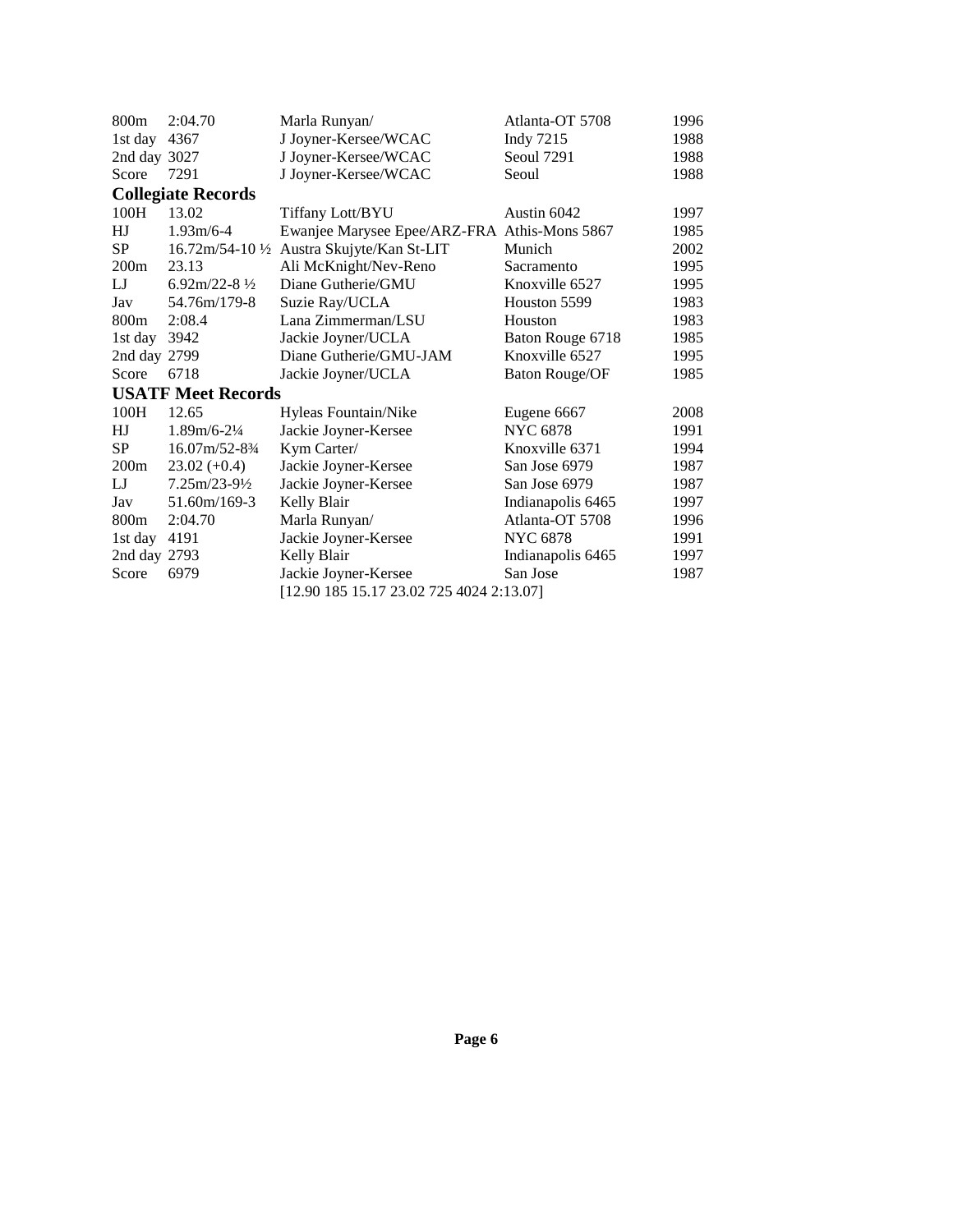## **RECENT MEET RESULTS**

## **2010 USA National Indoor Pentathlon Championships**

**3/08/10 USA National Pentathlon, Bloomington, IN**

| 4544 | Pickler, Diana/Asics     | 8.31 179 1249 628 2:15.33 |
|------|--------------------------|---------------------------|
| 4469 | Wade, Bette/Nike         | 8.69 185 1367 593 2:17.94 |
| 4467 | Day, Sharon/Asics        | 8.67 182 1360 590 2:14.63 |
| 4130 | Stechschulte, Abbie/unat | 8.62 167 1274 565 2:16.85 |
| 4004 | Blackley, Kirby/unat     | 8.43 164 1137 581 2:23.39 |
| 3944 | Ingram, Bridgett/unat    | 8.95 167 1154 586 2:24.14 |
| 3893 | Roehrig, Liz/unat        | 8.88 173 1310 554 2:35.90 |
|      | 7s.7f.                   |                           |

#### **2009 USA National Championships 6/23/09 Hayward Field, U of Oregon, Eugene**

| <i><b>VILSIVY</b></i> | <b>ELECTE DE LA CONTRACTE DE LA CONTRACTE DE LA CONTRACTE DE LA CONTRACTE DE LA CONTRACTE DE LA CONTRACTE DE LA C</b> |                                                   |
|-----------------------|-----------------------------------------------------------------------------------------------------------------------|---------------------------------------------------|
| 6290                  | Pickler, Diana/Asics                                                                                                  | 13.43+0.9 181 1349 24.25+3.6 633+4.3 4190 2:16.99 |
| 6177                  | Day, Sharon/Asics                                                                                                     | 13.82+1.1 190 1275 24.66+3.1 599+3.0 4062 2:13.54 |
| 5908                  | Wade, Bette/Michigan                                                                                                  | 14.05-0.1 172 1398 24.76+3.1 641+3.7 3364 2:19.37 |
| 5897                  | Nelson, lela/unat                                                                                                     | 13.60+0.5 172 1180 24.34+2.1 636+1.4 3663 2:20.15 |
| 5821                  | McFadden, Kalindra/Oregon                                                                                             | 14.04+1.1 169 1261 24.44+2.1 589+2.0 4042 2:16.33 |
| 5802                  | Roehrig, Liz/Minnesota                                                                                                | 13.98+1.1 178 1213 24.41+3.6 606+.20 3722 2:23.73 |
| 5688                  | McNaney, Danielle/unat                                                                                                | 14.01+1.6 172 1191 25.56+3.1 581+1.6 3994 2:15.71 |
| 5636                  | Hill, Kasey/unat                                                                                                      | 14.30+0.5 166 1283 24.15+2.1 570+2.7 3666 2:18.05 |
| 5636                  | Adams, Aisha/Angelo St                                                                                                | 13.81+1.6 163 1172 24.68+2.1 609+2.4 3659 2:20.13 |
| 5590                  | Stechschulte, Abbie/unat                                                                                              | 13.98-0.1 166 1291 25.49+3.1 589+5.7 3678 2:20.37 |
| 5486                  | Pearson, Emily/unat                                                                                                   | 14.19-0.1 169 1170 24.96+2.1 528+3.1 4366 2:23.53 |
| 5426                  | Chaplin, Ettiene/Arkansas                                                                                             | 14.18-0.1 163 1103 24.49+2.1 601+2.7 3529 2:26.22 |
| 5289                  | Andres, Ashley/Nike                                                                                                   | 15.33+1.6 169 1174 25.29+3.1 592+1.5 3771 2:29.79 |
| 5217                  | Trimble, Adshley/Kentucky                                                                                             | 14.17+0.5 157 1093 25.21+3.1 560+2.1 3043 2:15.28 |
| dnf                   | Ali, Nia/USC                                                                                                          | 13.33+0.9 172 1261 24.16+3.6 597+3.8 3323<br>dnr  |
| dnf                   | Fountain, Hyleas/Nike                                                                                                 | 12.90+0.9 187 1381 23.29+3.6 695+3.6 inj withdrew |
| dnf                   | Hunter, Gayle/Penn St                                                                                                 | 13.79+0.5 160 1113 23.63+3.6 607+2.6 withdrew     |
| dnf                   | Johnson, Gigi/Nike                                                                                                    | 13.14+0.9 160 1318 23.88+3.6 599+3.9 withdrew     |
| dnf                   | Woods, Shana/USC                                                                                                      | $14.26 + 1.6$ withdrew                            |
|                       |                                                                                                                       |                                                   |

#### **2009 USA National Indoor Pentathlon Championships**

**3/08/09 USA National Pentathlon, Chapel Hill, NC**

| 4391 | Pickler, Diana/Asics          | 8.24 179 1159 614 2:20.05 |  |
|------|-------------------------------|---------------------------|--|
|      |                               |                           |  |
| 4320 | Day, Sharon/Asics             | 8.79 185 1225 575 2:16.38 |  |
| 4292 | Pickler, Julie/Asics          | 8.48 170 1271 593 2:15.89 |  |
| 4252 | Nelson, Lela/unat             | 8.58 173 1185 631 2:24.47 |  |
| 4228 | Johnson, Jaqueline/Nike       | 8.47 176 1214 581 2:20.70 |  |
| 4051 | Hill, Kasey/unat              | 8.69 170 1274 550 2:21.02 |  |
| 3905 | Twigg, Amanda/unat            | 8.71 161 1091 580 2:21.08 |  |
| 3877 | Andres, (Wilhelm) Ashley/Nike | 8.81 170 1148 553 2:26.63 |  |
| 3824 | Pearson, Emily/unat           | 8.66 164 1164 542 2:25.88 |  |
| 3234 | Blackley, Kirby/unat          | 8.55 nh 1115 587 2:20.78  |  |
| 3167 | Ingram, Bridgette/Lemans TC   | 9.28 158 1163 504 2:56.75 |  |
|      | 11s.11f.                      |                           |  |

## **2008 USA National Championships**

| 6/27-28, 2008 U of Oregon, Eugene, OR |  |
|---------------------------------------|--|
|---------------------------------------|--|

| 6667 | Fountain, Hyleas/Nike          | 12.65+2.8 181 1367 23.31+1.3 3989 688+1.6 4815 2:27.69 |
|------|--------------------------------|--------------------------------------------------------|
| 6347 | Johnson, Jacqueline/Arizona St | 13.12+2.8 178 1294 24.48+1.3 3717 646+2.3 4771 2:20.07 |
| 6257 | Pickler, Diana/asics           | 13.13+2.8 184 1177 24.11+1.3 3750 624+2.0 4240 2:16.59 |
| 6247 | Johnson, Gigi/Nike             | 12.83+2.8 166 1220 23.38+1.3 3671 642+2.9 4246 2:15.88 |
| 5819 | Roehrig, Liz/Minnesota         | 14.12+3.5 178 1316 24.36+0.8 3598 602+2.2 3726 2:25.51 |
| 5789 | Asigbee, Fiona/unat            | 13.80+1.1 178 1316 24.95+0.8 3589 599+1.8 3674 2:25.64 |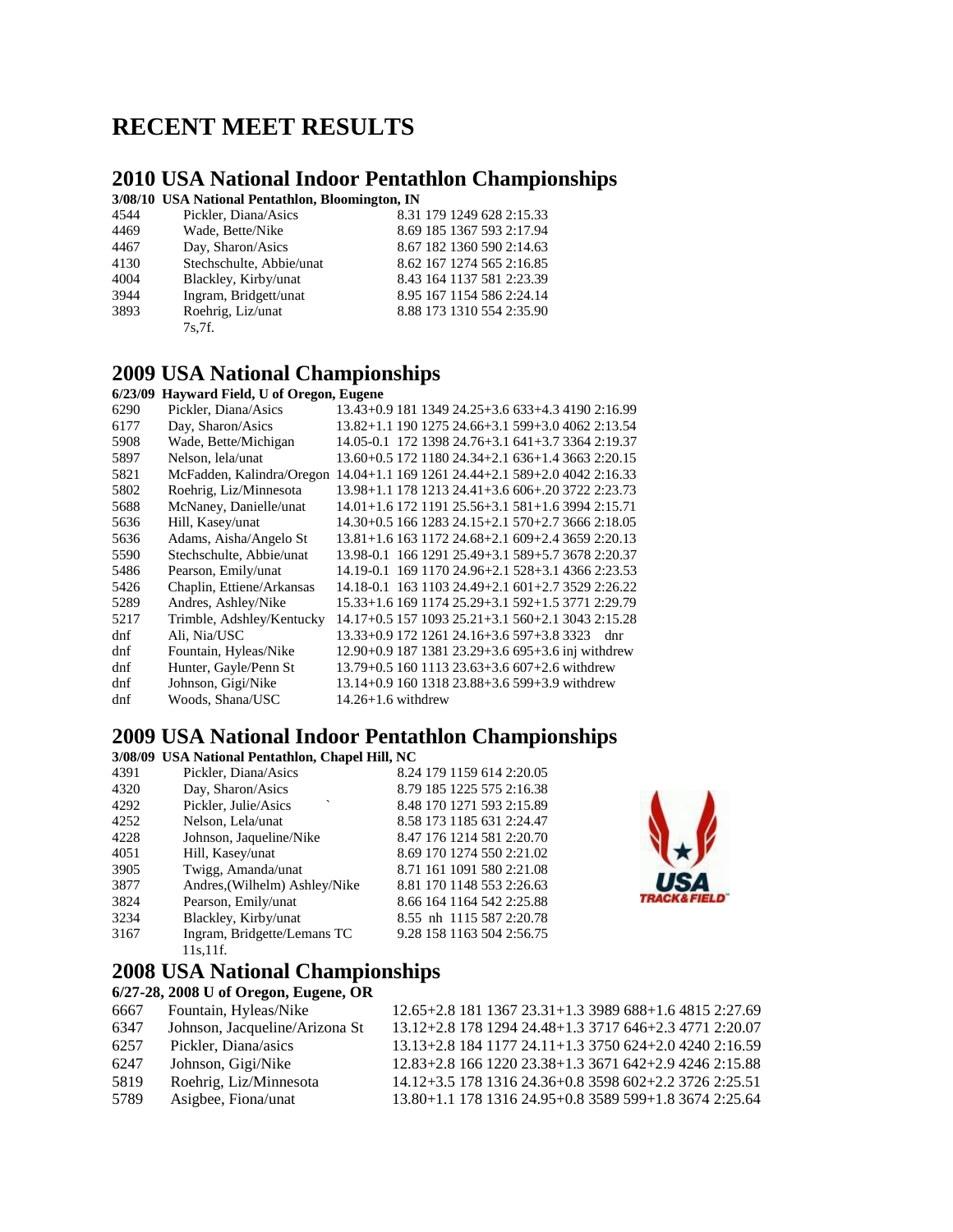| 5747 | Wilhelm, Ashley/unat        | 13.85+3.5 172 1225 25.25+2.7 3421 603+1.3 3691 2:17.42 |
|------|-----------------------------|--------------------------------------------------------|
| 5741 | Poulson, Jackie/unat        | 14.03+3.5 169 1313 25.34+2.7 3408 549+0.6 4611 2:17.97 |
| 5723 | Wade, Bette/Michigan        | 13.85+1.1 181 1303 24.72+2.7 3633 560+2.3 3479 2:22.24 |
| 5697 | DuPree, Ryanne/Texas-SA     | 13.36+2.8 175 1134 24.64+0.8 3525 579+0.8 3621 2:22.40 |
| 5687 | Hill, Kasey/Boston College  | 13.73+3.5 166 1178 24.70+0.8 3385 589+1.5 3589 2:16.07 |
| 5593 | McNaney, Danielle/unat      | 13.80+3.5 169 1183 25.35+2.7 3354 543+2.7 3965 2:14.65 |
| 5352 | Bamigboye, Buky/Georgetown  | 13.98+3.5 166 1204 25.27+2.7 3313 587+1.0 2748 2:21.73 |
| dnf  | Pickler, Julie/Ascis        | 14.09+1.1 169 1182 24.55+0.8 3386 588+2.3 3466 dns     |
| dnf  | Quinley, Shevell/Arizona    | $13.80 + 1.1$ 172 1086 25.29+0.8 3332 578+1.0 3836 dns |
| dnf  | Stechschulte. Abbie/Indiana | $14.76 + 1.1$ 160 1277 25.83+2.7 3134 523+0.7 3662 dns |
| dnf  | Nelson, Lela/Nike           | $13.46 + 2.81661185$ withdrew                          |
| dnf  | Hunter, Gayle/Penn St       | $13.71 + 1.1$ 166 905 withdrew                         |
|      | 18s, 13f                    |                                                        |

#### **2007 USA National Championships**

|      | 6/20-21, 2007, IUPUI, Indianapolis, IN |                                                                                   |
|------|----------------------------------------|-----------------------------------------------------------------------------------|
| 6090 | Fountain, Hyleas/Nike                  | 13.81-1.0 181 1269 24.69-1.2 643+2.9 4159 2:22.54                                 |
| 6029 | Pickler, Diana/Washington St           | 13.46-1.0 175 1244 24.07-1.2 604+1.5 4161 2:19.33                                 |
| 6002 | Johnson, Gigi/unat                     | 13.35-1.0 166 1331 23.90-1.2 609+0.9 3983 2:18.40                                 |
| 5908 | Asigbee, Fiona/unat                    | 13.77-0.5 181 1201 24.84-1.9 617+0.8 3651 2:18.82                                 |
| 5654 | Pickler, Julie/Washington St           | 14.06-0.5 175 1123 25.12-1.9 590+2.3 3829 2:19.65                                 |
| 5600 | Hunter, Gayle/Penn St                  | 13.95-0.5 157 1101 24.19-1.2 625+0.9 3623 2:19.29                                 |
| 5582 |                                        | Dupree, Ryanne/Texas-San Antonio13.61-1.0 172 1166 24.96-1.2 576+1.8 3489 2:22.23 |
| 5555 | McNaney, Danielle/unat                 | 14.25-0.9 166 999 25.33 0.0 587+0.1 4149 2:13.48                                  |
| 5536 | Nelson, Lela/Nike                      | 14.49-1.0 172 1157 25.01-1.2 615+1.8 3547 2:25.42                                 |
| 5446 | Bamigboye, Buky/unat                   | 14.43-0.5 166 1046 24.95-1.9 587+1.3 3453 2:14.63                                 |
| 5429 | Wade, Bette/Michigan                   | 14.15-0.9 178 1132 24.86 0.0 571+1.8 2916 2:23.22                                 |
| 5362 | Wallin, Reidun/ASC-e                   | 14.66-0.9 166 1158 26.15 0.0 544+0.4 4098 2:15.71                                 |
| 5329 | Collins, Lauren/Cal-Irvine             | 14.62-0.9 175 1067 25.85-1.9 547+1.3 3710 2:19.19                                 |
| 5320 | Chaplin, Etienne/Arkansas              | 14.39-0.5 163 1147 25.39-1.9 583+2.2 3545 2:24.03                                 |
| 5268 | Wilhelm, Ashley/Cincinnati             | 14.61-0.9 172 1092 25.67 0.0 567+1.4 3822 2:29.74                                 |
| 5180 | Poulson, Jackie/unat                   | 14.62-0.5 163 1250 25.61 0.0 509+1.8 4688 2:37.04d                                |
| dnf  | Selig, Ashley/Nebraska                 | 14.23-0.9 172 1116 24.95 0.0 withdrew                                             |
| dnf  | Quinley, Shevell/Arizona               | 15.00-0.9 157 withdrew                                                            |
| dnf  | Sterlin-Bigelow, Heather/unat          | 14.83-0.5 withdrew                                                                |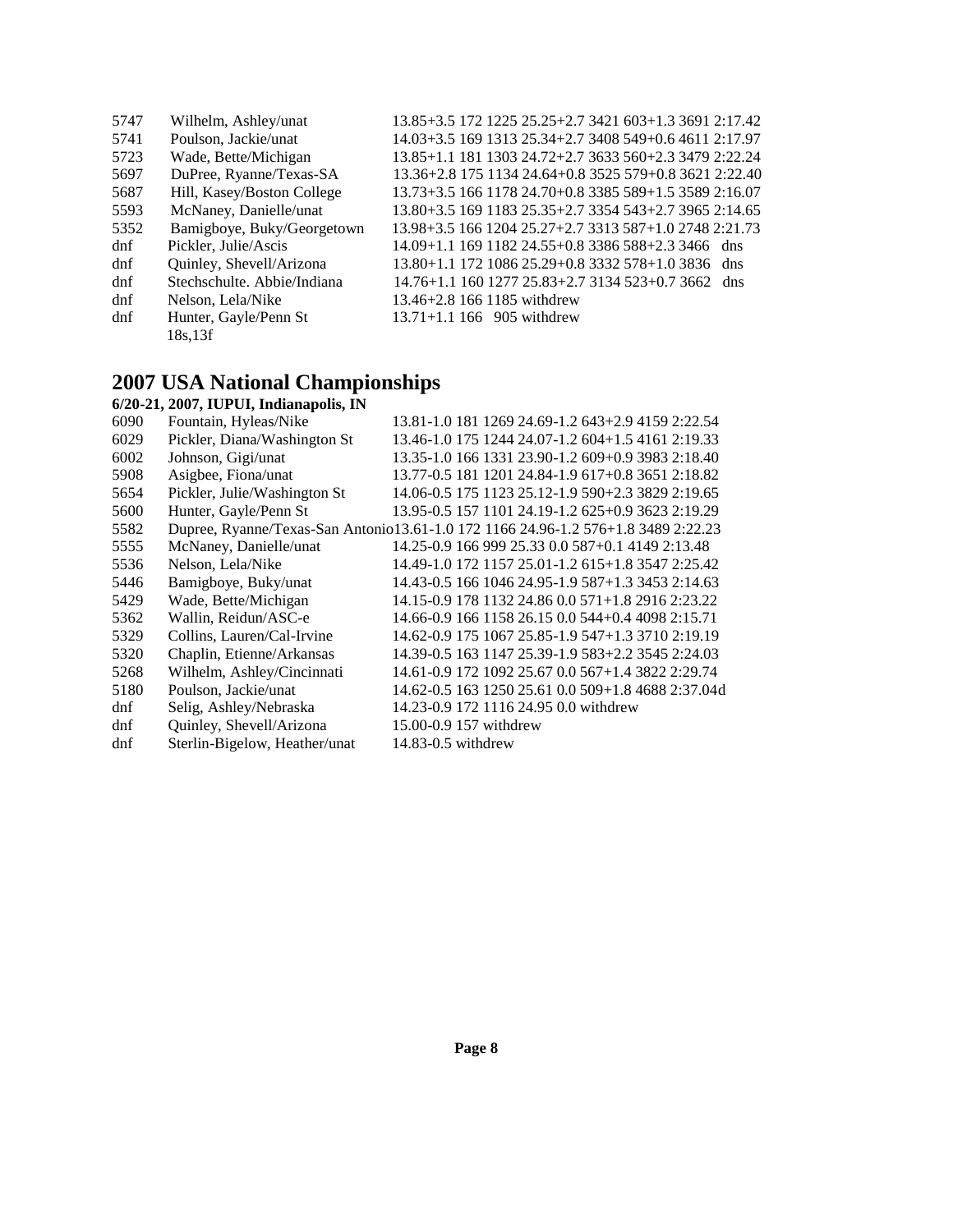### **The PR Page**

[\*-all marks made in past 2 seasons, 2009-2010]

| Name                  | score | 100h                     | hi | sp | 200m                                               | li                   | iav | 800m         |
|-----------------------|-------|--------------------------|----|----|----------------------------------------------------|----------------------|-----|--------------|
| Aisha Adams           | 5795  |                          |    |    | 13.76-0.1 177 1223 24.21-0.4 623+2.5 3747 2:20.03  |                      |     |              |
| Dorcas Akinniyi       | 5584  |                          |    |    | 13.95+0.3 178 1216 25.35+1.8 597i                  |                      |     | 3829 2:21.45 |
| Adreona Bradford      | 5439  | 13.66                    |    |    | 179 1022 24.97+1.6 603                             |                      |     | 3519 2:19.62 |
| Sharon Day            | 6177  |                          |    |    | 13.82+1.1 195 1342 24.66+3.1 599+3.0               |                      |     | 4414 2:13.64 |
| Hyleas Fountain       | nm    |                          |    |    | 12.87+0.7 187 1381 23.29+3.6 695+3.6               |                      | nm  | nm           |
| Kasey Hill            | 5687  |                          |    |    | $14.01+1.6$ 167 1332 24.15+2.1 575+0.3             |                      |     | 3666 2:17.58 |
| Bridgette Ingram      | 5405  |                          |    |    | 14.38+2.0 172 1135 26.03+0.9 583nwi                |                      |     | 3830 2:25.12 |
| Ryann Krais           | 5606  | 13.61                    |    |    | 177 1208 24.31                                     | 617                  |     | 4048 2:13.73 |
| Kalindra McFadden     | 5821  |                          |    |    | 13.95+3.1 172 1303 24.44++2.1 589+2.0 4092 2:13.03 |                      |     |              |
| Chantae McMillan      | 5583  |                          |    |    | 14.18+1.9 175 1445 24.90 0.0                       | 614i                 |     | 4195 2:23.65 |
| Barbara Nwaba         | 5552  | 14.21                    |    |    | 179 1271 24.87+2.3                                 | 564                  |     | 3584 2:17.80 |
| <b>Emily Pearson</b>  | 5636  |                          |    |    | 13.98+2.0 170 1199 24.69+0.9                       | $556+1.9$            |     | 4744 2:22.75 |
| Chrystal Ruiz         | 5572  | 13.63                    |    |    | 173 1023 24.88-0.4                                 | $612 + 7.1$          |     | 3535 2:12.34 |
| Abbie Stechschulte    | 5590  | 13.98-0.1                |    |    | 166 1291 25.49+3.1                                 | $589 + 5.7$          |     | 3678 2:30.37 |
| Lauren Stewart        | 4359  | 15.95                    |    |    | 160 1089 27.12                                     | 540                  |     | 3253 2:46.65 |
| Chealsea Taylor       | 5672  | 13.65+3.1 187 1329 23.53 |    |    |                                                    | 642                  |     | 3335 2:23.20 |
| <b>Bette Wade</b>     | 6000  |                          |    |    | 13.79-0.2 185 1402 24.62+1.4                       | $641 + 3.7$          |     | 4044 2:17.94 |
| <b>Heather Zander</b> | 5427  |                          |    |    | 13.95+2.4 160 1100 24.22+1.9                       | 597+2.4 3647 2:20.25 |     |              |
|                       |       |                          |    |    |                                                    |                      |     |              |



All individual marks made in any competition in 2009-2010.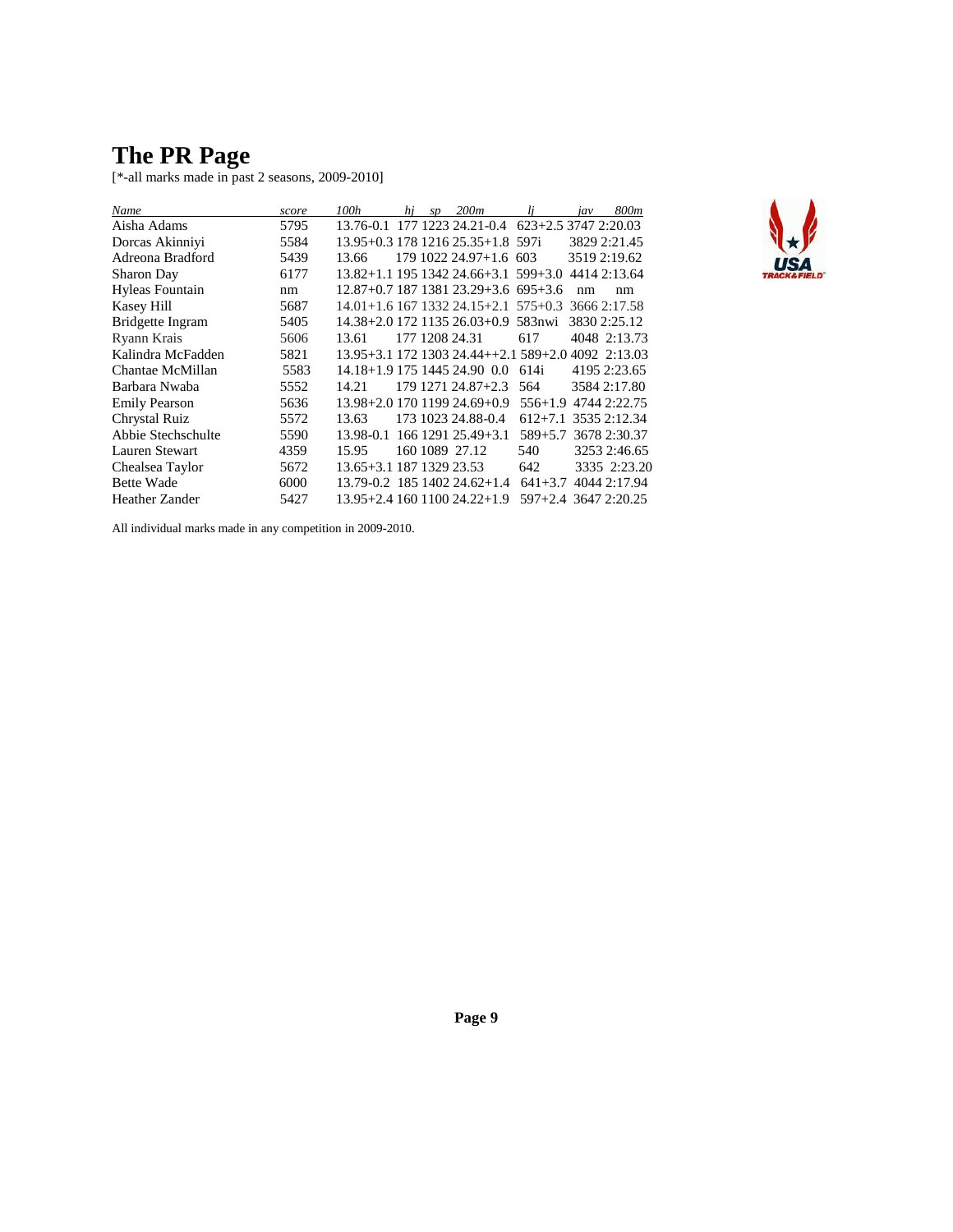## *ATHLETES BIOS*

## **AISHA ADAMS**

DOB: September 24, 1987<br>POB:

5-6

Hometown: Covington, TN<br>High School: Millington Cen Millington Central HS. TN College: Barton County Angelo State U ‗11





2010: Runner-up at Texa Relays with PR 5795 and repeated as NCAA II champ. 2009: 9<sup>th</sup> at USA nationals with PR 5636.Lone Star Conference track athlete of the year. NCAA Div-II heptathlon champion with PR 5586 score. **2006:** Named athlete of national NJCAA meet. **High School:** 3 sport standout (basketball, volleyball, t&f), Personal: Daughter of Patricia Adams. Undecided major.

| Career:                       |                   |                |                                         |                                                              |  |  |
|-------------------------------|-------------------|----------------|-----------------------------------------|--------------------------------------------------------------|--|--|
| Indoor:<br>2/17/06<br>1/22/07 | 3469<br>3431      |                | JUCO Region#6<br><b>Highland Multis</b> | 564<br>166.                                                  |  |  |
| Outdoor:                      |                   |                |                                         | $200m$ w<br>800m<br>hi<br>$100h$ w<br>$li \t w$<br>iav<br>SD |  |  |
| 4/14/06                       | 5112              |                | Cowley, KS                              | 24.64<br>595                                                 |  |  |
| 5/05/06                       |                   |                | JUCO Region#6                           | 168                                                          |  |  |
| 3/20/09                       | 5499              | 1              | Spring, San Angelo                      | 14.76-0.2 175 1195 25.01-0.2 578+1.0 3580 2:22.09            |  |  |
| 4/02/09                       | 5529 <sub>w</sub> | $\mathcal{L}$  | Texas R, Austin                         | 14.09+2.4 166 1206 24.62+4.1 577+4.1 3747 2:24.24            |  |  |
| 5/22/09                       | 5586              | 1              | NCAA II, San Angelo                     | 13.81+1.7 169 1223 25.39-0.3 597-0.3 3684 2:24.40            |  |  |
| 6/28/09                       | 5636              | 9              | USA Sr, Eugene                          | 13.81+1.6 163 1172 24.68+2.1 609+2.4 3659 2:20.13            |  |  |
| 8/08/09                       | $5616$ guest      |                | USA vs GER                              | 13.77+1.2 174 1119 24.98 0.0 607+1.0 3331 2:22.11            |  |  |
| 4/01/10                       | 5795w             | $\overline{2}$ | <b>Texas R, Austin</b>                  | 13.80+3.7 177 1110 24.48+3.5 623+2.5 3509 2:20.03            |  |  |
| 5/28/10                       | 5698              | 1              | NCAA II, Charlotte                      | 13.76-0.1 176 1177 24.21-0.4 587+1.3 3367 2:22.19            |  |  |

*PRs: 5795 13.76-0.1 177 1223 24.21-0.4 623+2.5 3747 2:20.03*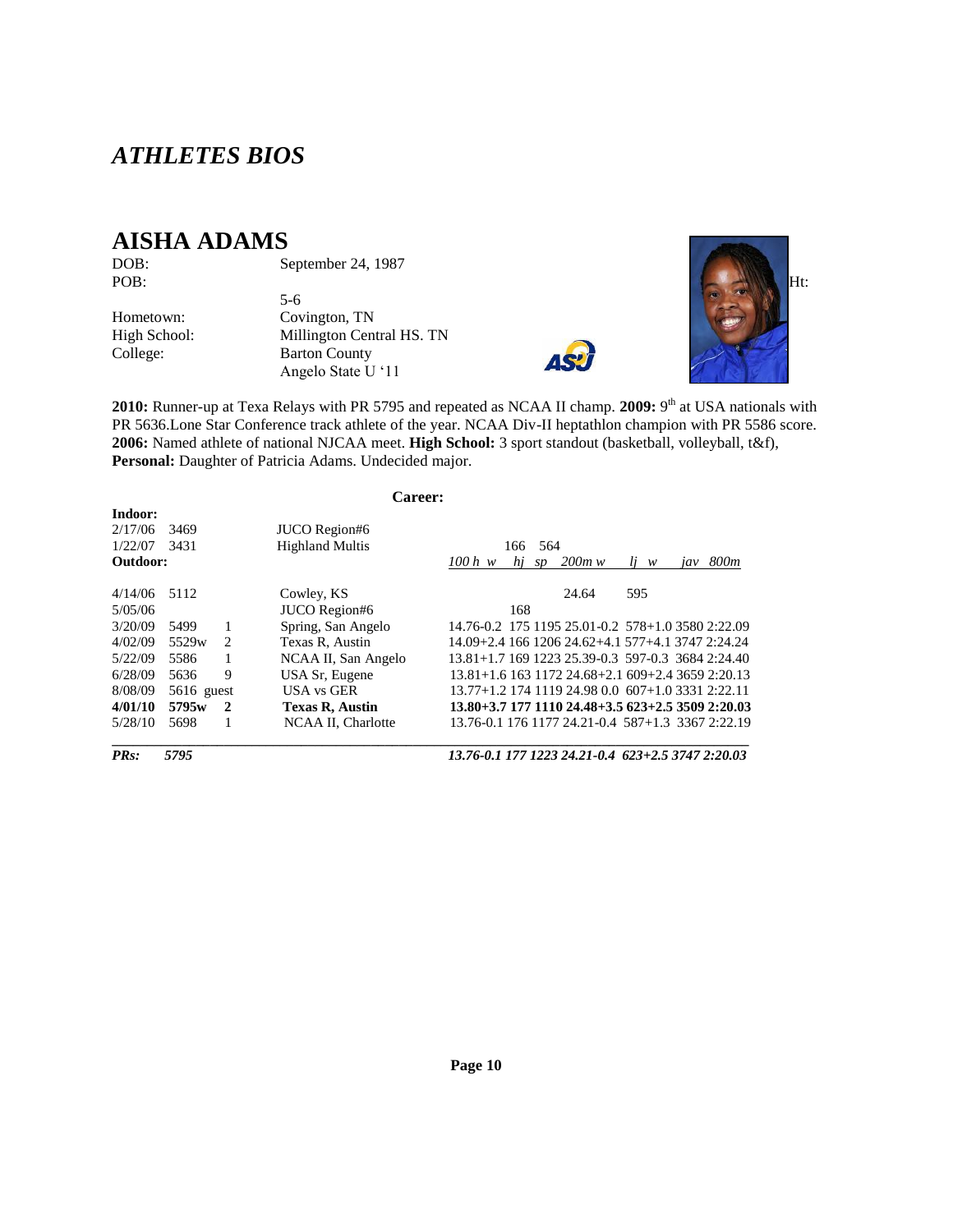## **DORCAS AKINNIYI**

| DOB:         |                 |
|--------------|-----------------|
| POB:         |                 |
| Ht:          | $5 - 7$         |
| Hometown:    | Carrolltown, TX |
| High School: | Creekview HS    |
| College:     | Wisconsin '12   |



2010: 5<sup>th</sup> at NCAAs. Outdoor Big Ten champion with PR 5584 effort. Won Big Ten indoor crown with 3979 points then places 7<sup>th</sup> at NCAAs with PR 4056. **2009:** 16<sup>th</sup> at NCAAs indoors. 3<sup>rd</sup> at Big Ten with 3998 PR score. Won both Badger Classic and Wisconsin Elite pentathlons. High School:4<sup>th</sup> in Texas 5A discus (PR 139-1). Personal: Parents are Akin and Gloria Akinniyi. Psychology major.

|          |        |    |                               | <b>Career:</b>            |    |                                                   |     |              |
|----------|--------|----|-------------------------------|---------------------------|----|---------------------------------------------------|-----|--------------|
| Indoor:  |        |    |                               | 60h<br>hj                 | sp | 800 <sub>m</sub>                                  |     |              |
| 1/16/09  | 3676 1 |    | Badger Classic, Madison       | 9.17 167 1108 541 2:28.75 |    |                                                   |     |              |
| 1/30/09  | 3784   | -1 | Wisconsin Elite, Madison      | 9.06 167 1155 542 2:23.62 |    |                                                   |     |              |
| 2/28/09  | 3998 3 |    | Big Ten, Champaign            | 9.05 175 1088 590 2:23.51 |    |                                                   |     |              |
| 3/12/09  |        |    | 3651 16 NCAA, College Station | 9.05 152 1026 518 2:28.08 |    |                                                   |     |              |
| 1/30/10  | 3909   |    | Wisc elite, Madison           | 9.01 169 1186 583 2:28.69 |    |                                                   |     |              |
| 2/28/10  | 3979 1 |    | Big Ten, University Park      | 9.00 172 1216 580 2:27.18 |    |                                                   |     |              |
| 3/13/10  | 4056 7 |    | <b>NCAA, Favetteville</b>     | 8.86 174 1156 597 2:26.18 |    |                                                   |     |              |
| Outdoor: |        |    |                               |                           |    |                                                   |     |              |
| 4/15/10  | 5245 6 |    | Mt Sac R, Azusa               | 14.35                     |    | 173 1162 25.94                                    | 559 | 3077 2:23.99 |
| 5/15/10  | 5584 1 |    | Big 10, Bloomington           |                           |    | 14.15+1.2 178 1149 25.74+0.3 585-1.0 3829 2:22.64 |     |              |
| 6/10/10  | 5506 5 |    | NCAA, Eugene                  |                           |    | 13.95+0.3 175 1120 25.35+1.8 573-0.7 3491 2:21.45 |     |              |

*Indoors: 60h: 8.86*

*PRs: 5584 / 4056 13.95+0.3 178 1216 25.35+1.8 597i 3829 2:21.45*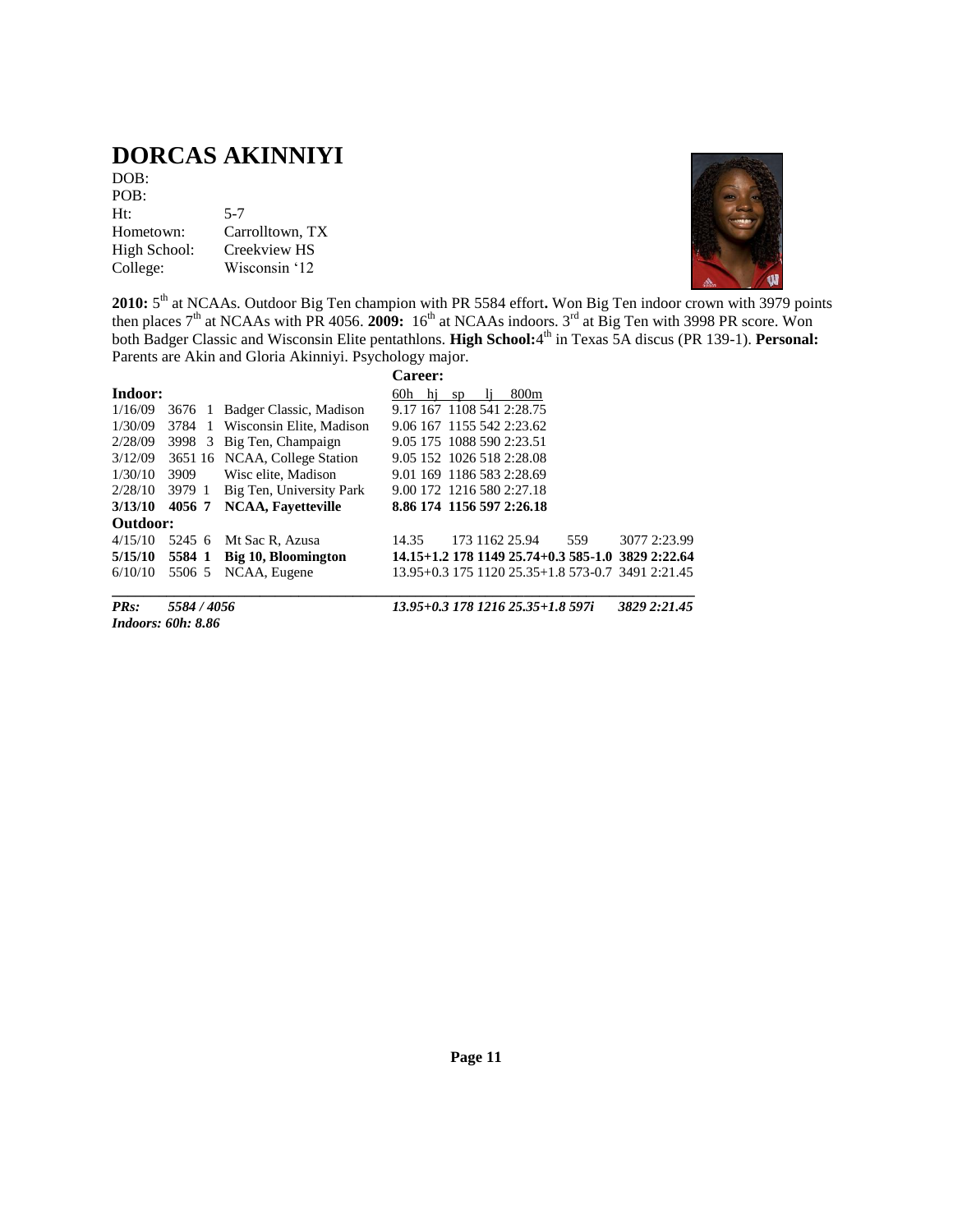## **ADREONA BRADFORD**

DOB: POB: Ht:<br>Hometown: Hometown: Davenport, IA<br>High School: Davenport Nor Community College:

Davenport North HS<br>Iowa Central '10

**2010:** Repeat NJCAA heptathlon champion and indoor pentathlon champ. **2009:** NJCAA champion in indoor pentathlon and outdoor heptathlon. **High School**: **Personal**:

|          |            |                             | Career:                  |          |                                                   |                      |
|----------|------------|-----------------------------|--------------------------|----------|---------------------------------------------------|----------------------|
| Indoor:  |            |                             |                          |          |                                                   |                      |
| 1/31/09  | 3717       | $\mathcal{D}_{\mathcal{L}}$ | UNI. Cedar Falls         | 8.92 171 | 946 532 2:25.45                                   |                      |
| 3/07/09  | 3703       | 1                           | NJCAA, Lubbock           |          | 8.38 167 976 538 2:21.91 [55mH]                   |                      |
| 1/30/10  | 3752       | 1                           | Jennett, Cedar Falls     |          | 8.96 160 990 589 2:24.85                          |                      |
| 3/06/10  | 3764       | 1                           | NJCAA, Charleston        |          | 8.62 165 999 570 2:28.32                          |                      |
| Outdoor: |            |                             |                          |          |                                                   |                      |
| 5/09/09  | 5010       | $\gamma$                    | NJCAA Reg XI, Iowa City  |          |                                                   |                      |
| 5/23/09  | 5332       | 1                           | NJCAA, Hutchinson        |          | 14.22nwi 179 971 25.24                            | 581+1.5 3149 2:25.68 |
| 4/02/10  | 5091       | 1                           | Wartburg Select, Waverly |          | 14.19+4.1 164 1004 25.47-3.3 555+1.3 3201 2:25.52 |                      |
| 5/22/10  | 5439       | 1                           | NJCAA, Hutchinson        |          | 14.06+1.8 167 1022 24.97+1.6 588+1.3 3519 2:19.62 |                      |
| $PRs$ :  | 5439       |                             |                          | 13.66    | 179 1022 24.97+1.6 603                            | 3519 2:19.62         |
| Indoor:  | 60mH: 8.62 |                             |                          |          |                                                   |                      |

**Page 12**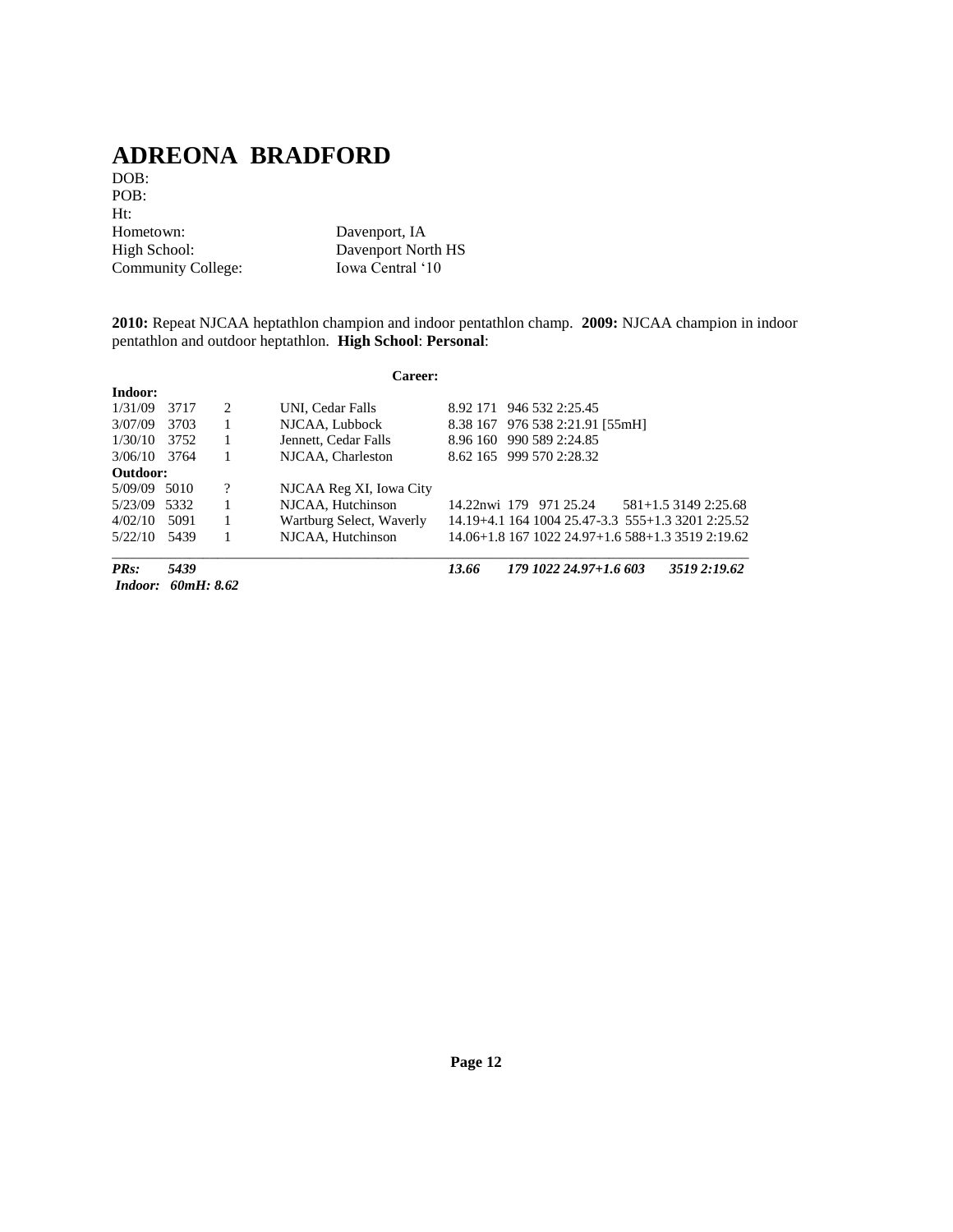#### **SHARON DAY**

Ht: 5-8 Club: Asics

DOB: June 9, 1985 POB: Brooklyn, NY Hometown: Costa Mesa, CA High School: Costa Mesa HS College: Cal Poly-SLO '08

 $\partial$ asics



2009: Runner-up at USA outdoor champs and 10<sup>th</sup> at IAAF World Champs in Berlin, Won Pan-American CE Cup heptathlon with PR 6063 score. Runner-up at USA indoor pentathlon chamnps with PR 4320. **2008:**Made USA Olympic team with 1.91m clearance at US Trials. Did not qualify for finals in Beijing. NCAA high jump runner-up. Won Big West Conference crown with 5642 score. **2007:** 2007 — Second at U.S. Outdoor Championships with a leap of 6-2 ¼.Took 4th at the NCAA Championships with a jump of 6-feet. Tied for 6th at the Pan-American Games in Rio de Janeiro (5-11¼). **2006**: Redshirted. **2005:** Won NCAA title at 1.95m/6-4¾. **2004:** NCAA runner-up at 6- 2¾ and was USA Jr champ. **High School:** Pan Am Jr champ in high jump. PR was 6-2. **Personal:** Daughter of Eugene Day and Yolanda Gibson-Day. Majored in kinesiology.

| Indoor:  |        |                                       | Career:<br>60h hi                                 | sp |       | 800m           |     |   |     |                                                   |
|----------|--------|---------------------------------------|---------------------------------------------------|----|-------|----------------|-----|---|-----|---------------------------------------------------|
| 1/30/09  | 4276 1 | UW Husky Invt, Seattle                | 8.82 187 1246 565 2:19.92                         |    |       |                |     |   |     |                                                   |
|          |        | 3/08/09 4320 2 USA, Chapel Hill       | 8.79 185 1225 575 2:16.38                         |    |       |                |     |   |     |                                                   |
|          |        | $3/07/10$ 4467 3 USA, Bloomington     | 8.67 182 1310 590 2:14.63                         |    |       |                |     |   |     |                                                   |
| Outdoor: |        |                                       | $100h \ w$                                        |    | hi sp | $200m$ w       |     | w | jav | 800m                                              |
| 5/ /07   |        | 5244 2 Big West                       | 15.39                                             |    |       | 24.83          |     |   |     | 2:18.17                                           |
|          |        | $5/10/08$ 5642 1 Big West, Northridge | 14.57+0.2 183 1143 25.07+0.5 573+1.9 3733 2:18.77 |    |       |                |     |   |     |                                                   |
|          |        | 5/30/09 6063 1 Pan Am CE Cup, Havana  | 14.29                                             |    |       | 193 1292 24.87 | 592 |   |     | 40192:17.16                                       |
|          |        | 6/28/09 6177 2 USA, Eugene            | 13.82+1.1 190 1275 24.66+3.1 599+3.0 4062 2:13.64 |    |       |                |     |   |     |                                                   |
| 8/16/09  |        | 6126 10 IAAF WC, Berlin               |                                                   |    |       |                |     |   |     | 13.90-0.3 189 1342 25.15-0.3 569-0.8 4414 2:13.84 |

*Indoor: 60H: 8.67*

**PRs:** *6177 / 4467 13.82+1.1 195 1342 24.66+3.1 599+3.0 4414 2:13.64*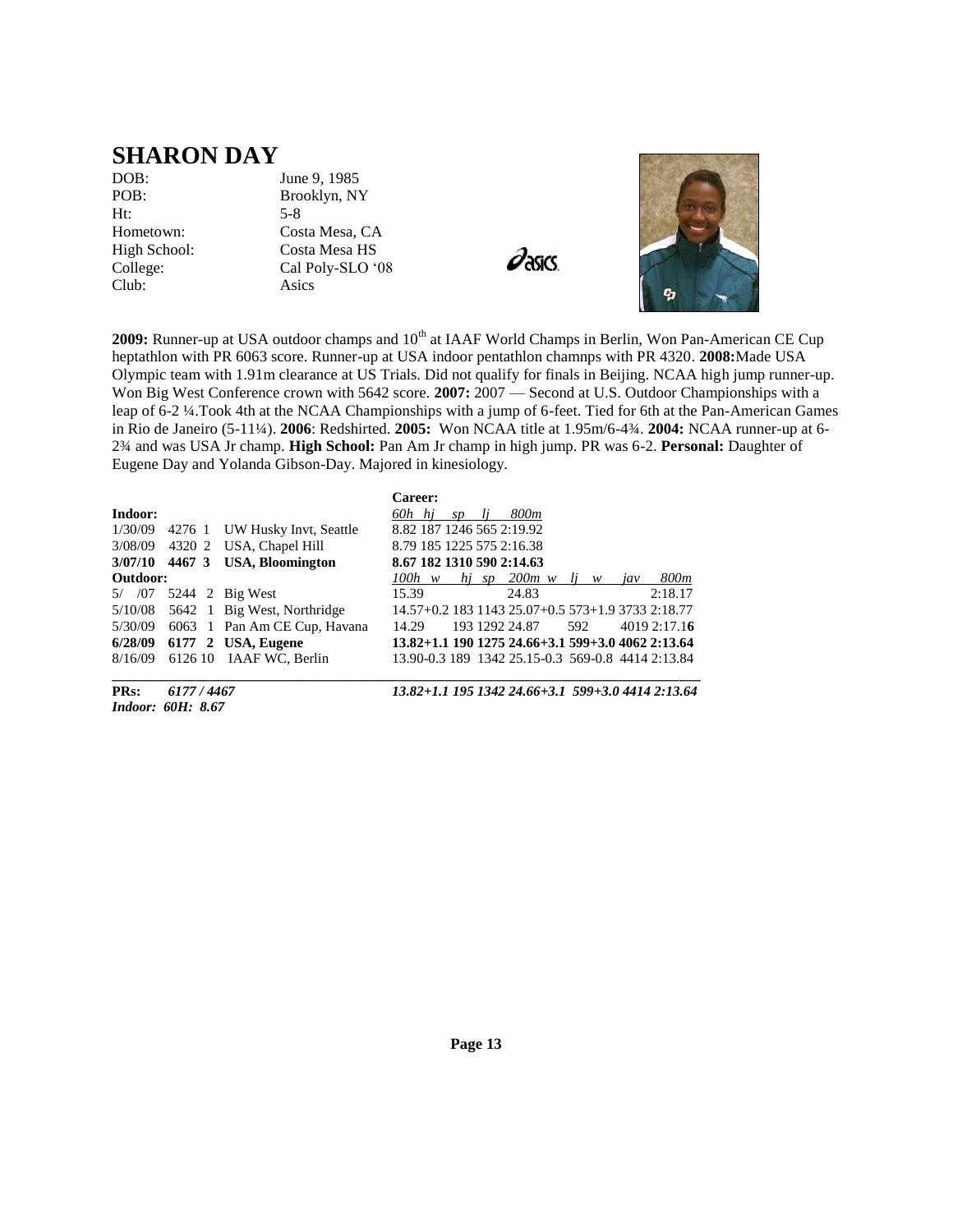#### **HYLEAS FOUNTAIN**

| DOB:         | January 14, 1981     |
|--------------|----------------------|
| POB:         | Columbus, OH         |
| Ht:          | 1.70m                |
| Hometown:    | Harrisburg, PA       |
| High School: | Central Dauphin HS   |
| College:     | Barton County CC '02 |
|              | Georgia '04          |



2010: Huge indoor breakthrough with PR 4731 at Penn State, then placed 4<sup>th</sup> at IAAF WC in Doha with PR 4752 (#2 all-time USA).. **2009:** Dnf'd at USA Championships after being on PR pace thru 5 events. **2008:** Had signature season with win (PR 6667) at US Olympic Trials, Olympic silver medal in Beijing and victory at France's DecaStar. Won IAAF CE Challenge. **2007:** Won USA national outdoor title with 6090 score. **2006:** Runner-up at USATF and NACAC. 8<sup>th</sup> at IAAF WC indoors. **2005:** Won USA indoor pentathlon, then PR'd with 3<sup>rd</sup> place at Götzis, 6502. Won USA national outdoor heptathlon and placed 12 at IAAF worlds. **2004:** Won NCAA indoor pentathlon with 4412, and was  $2<sup>nd</sup>$  at NCAA outdoors. Finished  $4<sup>th</sup>$  at US Olympic Trials. Won NCAA indoor and outdoor long jump. **2003:** Was NCAA heptathlon winner, a single digit shy of 6K. **2002:** National Junior College champ. **Career:**

| Indoor:          |          |                |                          |                                                     |
|------------------|----------|----------------|--------------------------|-----------------------------------------------------|
| 2/27/04          | 4417     | 1              | SEC, Lexington           | 8.23 181 1171 632 2:24.94                           |
| 3/13/04          | 4412     | 1              | NCAA, Fayetteville       | 8.15 180 1146 645 2:27.61                           |
| 3/06/05          | 4417     | 1              | USATF, Chapel Hill       | 8.23 184 1137 620 2:23.23                           |
| 3/10/06          | 4205     | 8              | <b>IAAF WC, Moscow</b>   | 8.47 172 1276 631 2:33.85                           |
| 1/30/10          | 4731     | 1              | Penn St, University Park | 8.04 181 1383 668 2:23.89                           |
| 3/13/10          | 4753     | 4              | <b>IAAF WC, Doha</b>     | 8.20 187 1406 646 2:21.02                           |
| Outdoor:         |          |                |                          |                                                     |
| 5/17/02          | 5673     | 1              | NJCAA, Odessa            | 13.78+2.3 183 1030 23.64+2.1 615+5.2 3390 2:34.74   |
| 6/20/02          | 5136     | 9              | <b>USATF, Berkeley</b>   | 13.66 0.0 170 953 25.17-2.3 565nwi 3310 2 37.27     |
| 4/10/03          | 5282     | $\overline{c}$ | Sea Ray R, Knoxville     | 13.63-0.4 176 1002 24.79+1.0 599+0.9 2825 2 38.03   |
| 5/16/03          | 5626     | 1              | SEC, Knoxville           | 13.46-0.8 182 1015 24.30+0.2 606+0.7 3486 2 34.42   |
| 6/14/03          | 5999     | 1              | NCAA I, Sacramento       | 13.82+0.2 183 1154 23.53 0.0 616+2.1 4012 2:25.87   |
| 4/18/04          | 6033     | 1              | Invt, Oxford, MS         | 13.43+2.2 182 1228 23.71-0.5 625+3.6 3483 2:22.80   |
| 6/10/04          | 5785     | $\overline{c}$ | NCAA I, Austin           | 13.40+3.0 168 1020 24.41+0.2 634+2.7 3977 2:22.82   |
| 7/10/04          | 6035     | $\overline{4}$ | USOT-USA, Sacramento     | 13.47-1.1 181 1163 24.05-0.9 618 0.0 3817 2:18.85   |
| 5/29/05          | 6502     | 3              | Hypo-Bank, Götzis        | 13.09+1.1 188 1213 23.87+0.7 667-0.9 4690 2:22.81   |
| 6/26/05          | 6208     | 1              | <b>USATF, Carson</b>     | 13.28-0.1 181 1122 24.35+2.2 625 0.0 4605 2:16.88   |
| 8/07/05          | 6055     | 12             | IAAF WC, Helsinki        | 13.60-0.4 179 1195 24.60-2.5 650+1.2 4070 2:22.98   |
| 5/28/06          | 6019     | 12             | Hypo-Bank, Götzis        | 13.37-0.1 176 1237 24.27-2.1 634+0.5 3760 2:21.41   |
| 6/24/06          | 6148     | $\overline{2}$ | USATF, Indianapolis      | 13.58+1.1 175 1239 23.83-0.9 656+1.5 3723 2:16.79   |
| 8/28/06          | 5956     | $\overline{c}$ | NACAC, San Juan          | 13.47+3.4 179 1154 24.37+1.7 643+1.2 3900 2:27.39   |
| 9/17/06          | 5644     | 13             | DecaStar, Talence        | 13.54-0.2 172 1092 24.7?+2.5 639-0.7 3685 2:32.67   |
| 6/23/07          | 6090     | $\mathbf{1}$   | USA, Indianapolis        | 13.81-1.0 181 1269 24.69-1.2 643+2.9 4159 2:22.54   |
| 7/25/07          | $-----1$ | dnf            | Pan-Am G, Rio de Janiero | 14.05-0.6 168 withdrew                              |
| $8/26/07$ ------ |          | dnf            | <b>IAAF WC, Osaka</b>    | 1368+0.9 177 1229 24.13-0.1 nm                      |
| 3/707            | $-----1$ | dnf            | Bulldog, Athens          | 13.31+0.7 178 1247 24.13+0.7                        |
| 6/28/08 6667     |          | $\mathbf{1}$   | <b>USOT/USA, Eugene</b>  | 12.65+2.8 181 1336 23.31+1.3 688+1.6 4815 2:27.69   |
| 8/16/08 6619     |          | $\overline{2}$ | Olympic G, Beijing       | 12.78+0.4 189 1336 23.21+0.4 638+0.3 4193 2:15.45   |
| 9/14/08 6473     |          | $\mathbf{1}$   | Decastar, Talence        | 12.90+1.2 185 1210 23.55+3.5 652+0.7 4162 2:15.32   |
| 4/11/09 [3774]   |          | dnf            | Bulldog, Athens          | 13.22+0.4 178 1338 24.46+0.2 withdrew               |
| $6/28/09$ [      | 1        | dnf            | USA, Eugene              | 12.90+0.9 187 1381 23.29+3.6 695+3.6 inj withdrew   |
| 5/30/10 [4785]   |          | dnf            | Hypo-Bank, Götzis        | $12.87+0.7$ 179 1345 24.08+1.0 630+0.3 inj withdrew |

*PRs: 6667 / 4753 12.65+2.8 189 1406 23.21+0.4 6.95+3.6 4815 2:15.32*

*Indoor: 60H: 8.04*

*Summary: 24 meets, 19 finishes, 8 wins, 5 national titles (3 USATF outdoor, 1 NCAA outdoor, 1 NCAA indoor), 11x > 6000, PR score: 6502, Top Ten Ave: 6283.0*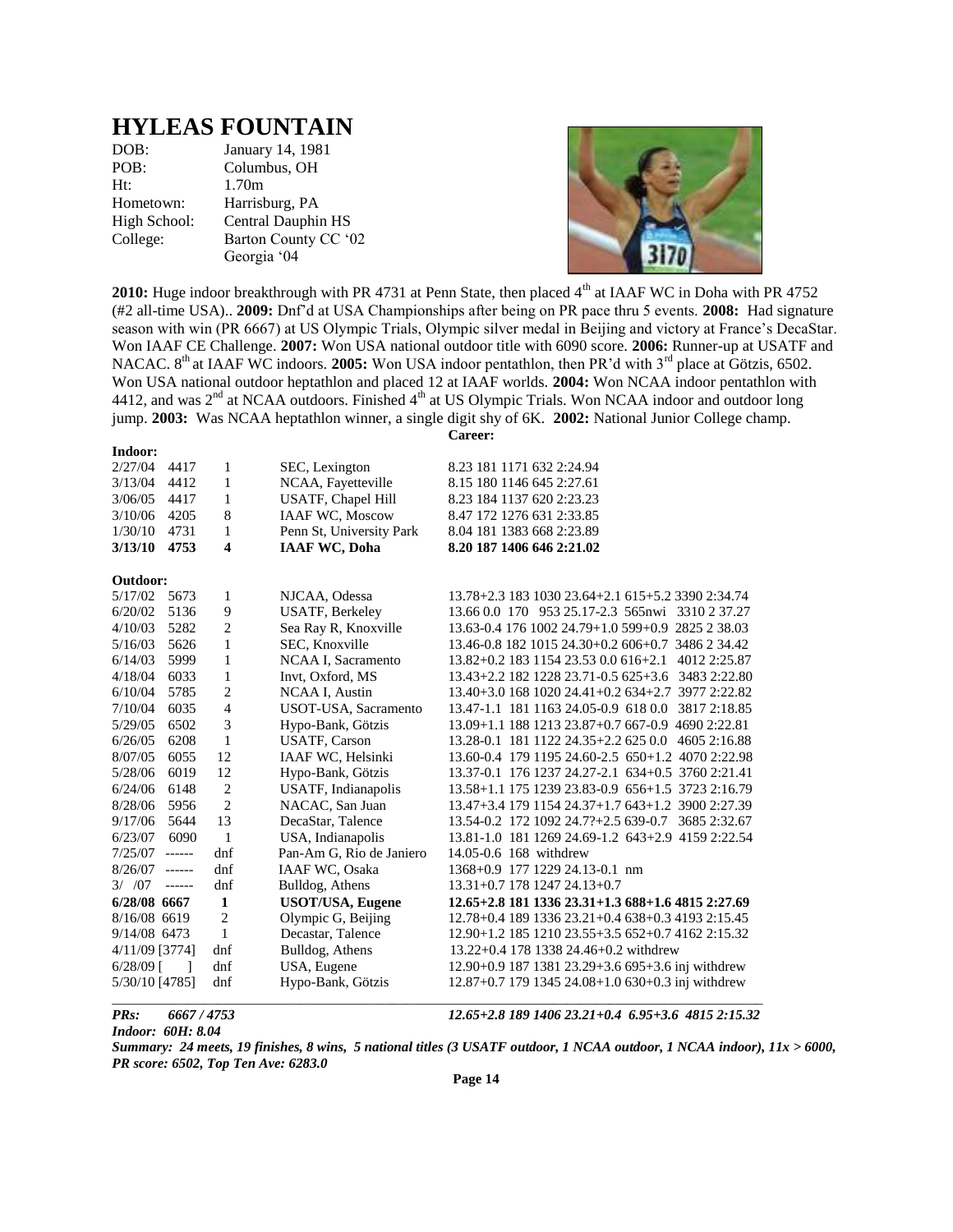## **KASEY HILL**

| DOB:         | Oct. 10, 1985      |
|--------------|--------------------|
| POB:         |                    |
| Ht:          | $5-5$              |
| Hometown:    | ,Vermont           |
| High School: | N County Union HS  |
| College:     | Boston College '08 |



**2009:** 8<sup>th</sup> at USA seniors (5636)6<sup>th</sup> at USA indoor pentathlon and runner- up at Demon

deacon heptathlon. **2008**: Atlantics Coast Conference and ECAC outdoor heptathlon champ, PR at NCAAs for 7th then was 11<sup>th</sup> at US Olympic Trials. **2007:** Redshirted outdoor season. First BC field athlete to win All-American honors with 8th place at NCAA indoors with PR 4,073 points. 3rd at ECAC indoor pentathlon with 4,016 points. **2006:** 7th at Texas Relays with PR 5,256 effort followed by yet another PR (5423) while placing 2nd at ACC Champs. **2005:** Broke New England champion in heptathlon with 4,958 points. Finished  $\hat{3}^{rd}$  at ECAC indoor pentathlon (3644) following her 4th at Big East pentathlon. **2004:** 7th place finish and 4,684 points in the heptathlon at Big East Championships. **High School (North Country Union HS)** Vermont state record holder in 55-meter dash, 55-meter hurdles and long jump. Won the state heptathlon in 2002 and 2003.

|                       |                 |                                | Career:                                                  |
|-----------------------|-----------------|--------------------------------|----------------------------------------------------------|
| Indoor:               |                 |                                | $60h$ hj<br>800 <sub>m</sub><br>li.<br>sp                |
| 2/21/04               | 3290 8 Big East |                                |                                                          |
| 2/19/05               | 3514 4          | <b>Big East</b>                | 8.88 158 1092 516 2:31.11                                |
| 3/06/05               | 3644            | 3 ECAC                         |                                                          |
| 2/22/07               | 3875 4 ACC      |                                | 8.66 162 1148 532 2:17.42                                |
| 3/03.07               | 4016            | 2 ECAC                         | 8.72 164 1311 521 2:13.64                                |
| 3/10/07               |                 | 4073 8 NCAA, Fayetteville      | 8.60 166 1224 551 2:15.06                                |
| 3/01/08               | 3895            | 1 ACC                          | 8.00 165 1267 525 2:26.78 [55H]                          |
| 1/24/09               | 4009            | 1 Crimson CE, Cambridge        | 8.47 167 1275 553 2:25.75                                |
| 3/08/09               | 4051            | 6 USA, Chapel Hill             | 8.69 170 1274 550 2:21.02                                |
| <b>Outdoor</b>        |                 |                                | 100h hi sp $200$<br>800 <sub>m</sub><br>-li<br>jav       |
| $\frac{2}{2}$ 2/2?/04 | 4683 1          | Holy Cross R Worchester        |                                                          |
| 5/02/04               | 46847           | <b>Big East</b>                |                                                          |
| 5/14/04               | 4811 5          | <b>ECAC</b>                    | 14.33 148 1073 25.69 525 3296 2:28.01                    |
| 5/14/05               | 4958            | New Englands                   |                                                          |
| 4/06/06               | 5256 7          | Texas Relays, Austin           | 14.21 154 1174 24.88 540 3664 2:19.88                    |
| 4/22/06               | 5423 2          | <b>ACC</b>                     | 13.97 157 1214 25.03 581 3506 2:20.23                    |
| 6/08/06               | 5077 21         | <b>NCAA</b>                    | 14.81 157 1151 25.89 537 3562 2:19.73                    |
| 4/03/08               | 5437 4          | Texas Relays, Austin           | 14.28 163 1249 24.98 545 3677 2:17.84                    |
| 4/18/08               | 5521 1          | <b>ACC</b>                     | 14.17 169 1175 24.52 529 3890 2:17.11                    |
| 5/17/08               | 5558 1          | <b>ECAC</b>                    | 14.43 172 1241 25.06 556 3743 2:17.59                    |
| 6/14/08               | 5666 7          | NCAA, Des Moines               | 14.31 169 1317 25.06 568 3932 2:17.18                    |
| 6/28/08               |                 | 5687 11 Olympic Trials, Eugene | 13.73w166 1178 24.70 589 3689 2:16.07                    |
| 8/03/08               |                 | 5488 7 vs Germany, Manhattan   | 14.10 170 1188 24.72 556 3407 2:19.65                    |
| 5/13/09               | 5624 2          | Deacon, Winston-Salem          | $14.01$ 167 1299 24.76 575 3451 2:17.58 [+1.6.+1.0,+0.3] |
| 6/28/09               | 5636 8          | USA Sr, Eugene                 | 14.30 166 1283 24.15 570 3666 2:18.05 [+0.5,+2.1,+2.7]   |
| 8/08/09               | 5191 8          | USA vs GER, Marburg            | 14.19 165 1185 24.79 521 3299 2:26.55 [+1.2, 0.0, -1.6]  |
| 4/22/10               | 5505 3          | Drake R, Des Moines            | 14.29 166 1332 24.93 541 3648 2:18.45 [0.0, +1.7, +0.2]  |
|                       |                 |                                |                                                          |

*Indoor: 60 H 8.47*

*PRs: 5687 / 4073 13.73 172 1332 24.15 589 3932 2:13.64*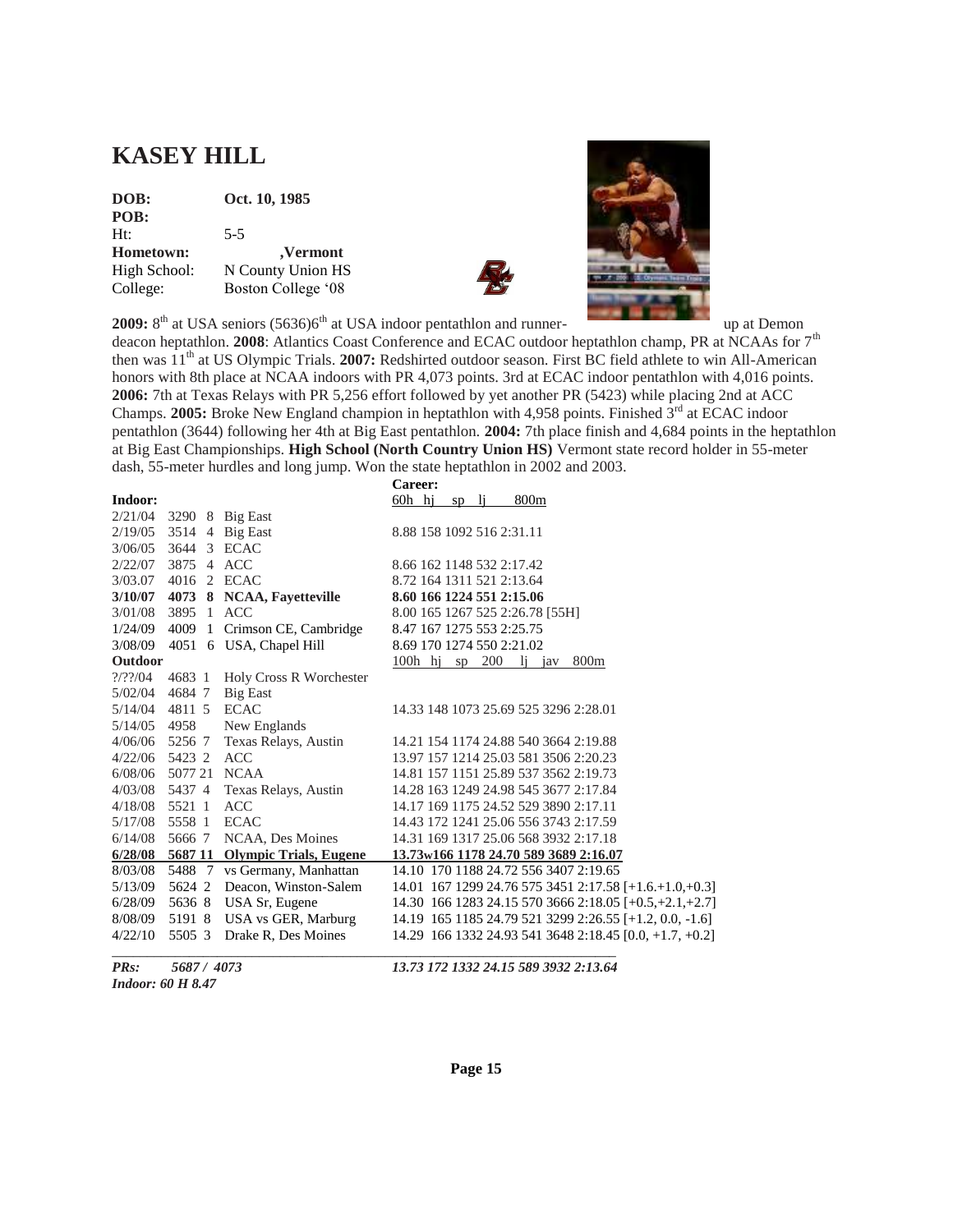## **BRIDGETT INGRAM**

| DOB:         | March 19, 1981   |
|--------------|------------------|
| POB:         |                  |
| Ht:          | $5-4$            |
| Hometown:    | Maplewood, NJ    |
| High School: |                  |
| College:     | Seton Hall U '03 |
| Club         | Lemans TC        |
|              |                  |



Runner-up at Dartmouth Relays. 5288 score at Sea Ray Relays and runner-up at USA indoor nationals by a single point. **2006:** 13<sup>th</sup> at USATF. **2005**:12<sup>th</sup> at USATF (5189) and runner-up at Sea Ray R. **2003**: 19<sup>th</sup> at NCAA I(5008), ECAC and Big East champion. **2002**: ECAC and Big East champion

| Indoor:<br>800m<br>60h hi<br>-li<br>sp<br>8.83 168 1168 555 2:36.07<br>1/07/06<br>3750<br>2<br>Dartmouth R, Hanover<br>5<br>3852<br>8.79 168 1212 568 2:33.84<br>3/05/06<br><b>USATF, Chapel Hill</b><br>$\overline{c}$<br>3791<br>1/06/07<br>Dartmouth R, Hanover<br>8.84 167 1147 586 2:38.04<br>1<br>$?$ /??/07<br>4056<br>$\overline{2}$<br>4097<br>3/04/07<br><b>USATF, Chapel Hill</b><br>8.67 168 1298 594 2:27.08<br>1<br>Jasper, Riverdale<br>12/13/08 3882<br>8.2h 167 1200 583 2:30.9h<br>USATF, Chapel Hill<br>3/07/09<br>11<br>9.28 158 1163 504 2:56.75<br>3167<br>USATF, Bloomington<br>3944<br>6<br>6/06/10<br>8.95 167 1154 586 2:24.14<br>Outdoor:<br>100h<br>800m<br>200 <sub>m</sub><br>li.<br>hi<br>sp<br>iav<br>5/22/02<br>5231<br>1<br><b>Big East</b><br><b>ECAC</b><br>5/17/02<br>5308<br>1<br>4/10/03<br>Sea Ray R, Knoxville<br>15.00+0.4 167 1034 26.68<br>165 1118 25.55<br>529<br>3060 2:18.89<br>5/02/03<br>5124<br>1<br><b>Big East</b><br>14.43<br>5223<br>5/16/03<br>1<br>ECAC, Princeton<br>5008<br>NCAA I, Sacramento<br>15.14-2.2 165 1081 26.51-1.0 575<br>6/14/03<br>19<br>2936 2:20.56<br>3/??/05<br>5158<br>2<br>Florida R, Gainesville<br>170 1069 26.10<br>14.96<br>599<br>3483 2:31.14<br>$\mathfrak{D}$<br>4/22/05<br>5147<br>Sea Ray R, Knoxville<br>166 1078 26.40<br>594<br>3170 2:26.77<br>14.40 |     |
|---------------------------------------------------------------------------------------------------------------------------------------------------------------------------------------------------------------------------------------------------------------------------------------------------------------------------------------------------------------------------------------------------------------------------------------------------------------------------------------------------------------------------------------------------------------------------------------------------------------------------------------------------------------------------------------------------------------------------------------------------------------------------------------------------------------------------------------------------------------------------------------------------------------------------------------------------------------------------------------------------------------------------------------------------------------------------------------------------------------------------------------------------------------------------------------------------------------------------------------------------------------------------------------------------------------------------------------------------|-----|
|                                                                                                                                                                                                                                                                                                                                                                                                                                                                                                                                                                                                                                                                                                                                                                                                                                                                                                                                                                                                                                                                                                                                                                                                                                                                                                                                                   |     |
|                                                                                                                                                                                                                                                                                                                                                                                                                                                                                                                                                                                                                                                                                                                                                                                                                                                                                                                                                                                                                                                                                                                                                                                                                                                                                                                                                   |     |
|                                                                                                                                                                                                                                                                                                                                                                                                                                                                                                                                                                                                                                                                                                                                                                                                                                                                                                                                                                                                                                                                                                                                                                                                                                                                                                                                                   |     |
|                                                                                                                                                                                                                                                                                                                                                                                                                                                                                                                                                                                                                                                                                                                                                                                                                                                                                                                                                                                                                                                                                                                                                                                                                                                                                                                                                   |     |
|                                                                                                                                                                                                                                                                                                                                                                                                                                                                                                                                                                                                                                                                                                                                                                                                                                                                                                                                                                                                                                                                                                                                                                                                                                                                                                                                                   |     |
|                                                                                                                                                                                                                                                                                                                                                                                                                                                                                                                                                                                                                                                                                                                                                                                                                                                                                                                                                                                                                                                                                                                                                                                                                                                                                                                                                   |     |
|                                                                                                                                                                                                                                                                                                                                                                                                                                                                                                                                                                                                                                                                                                                                                                                                                                                                                                                                                                                                                                                                                                                                                                                                                                                                                                                                                   |     |
|                                                                                                                                                                                                                                                                                                                                                                                                                                                                                                                                                                                                                                                                                                                                                                                                                                                                                                                                                                                                                                                                                                                                                                                                                                                                                                                                                   |     |
|                                                                                                                                                                                                                                                                                                                                                                                                                                                                                                                                                                                                                                                                                                                                                                                                                                                                                                                                                                                                                                                                                                                                                                                                                                                                                                                                                   |     |
|                                                                                                                                                                                                                                                                                                                                                                                                                                                                                                                                                                                                                                                                                                                                                                                                                                                                                                                                                                                                                                                                                                                                                                                                                                                                                                                                                   |     |
|                                                                                                                                                                                                                                                                                                                                                                                                                                                                                                                                                                                                                                                                                                                                                                                                                                                                                                                                                                                                                                                                                                                                                                                                                                                                                                                                                   |     |
|                                                                                                                                                                                                                                                                                                                                                                                                                                                                                                                                                                                                                                                                                                                                                                                                                                                                                                                                                                                                                                                                                                                                                                                                                                                                                                                                                   |     |
|                                                                                                                                                                                                                                                                                                                                                                                                                                                                                                                                                                                                                                                                                                                                                                                                                                                                                                                                                                                                                                                                                                                                                                                                                                                                                                                                                   |     |
|                                                                                                                                                                                                                                                                                                                                                                                                                                                                                                                                                                                                                                                                                                                                                                                                                                                                                                                                                                                                                                                                                                                                                                                                                                                                                                                                                   |     |
|                                                                                                                                                                                                                                                                                                                                                                                                                                                                                                                                                                                                                                                                                                                                                                                                                                                                                                                                                                                                                                                                                                                                                                                                                                                                                                                                                   |     |
|                                                                                                                                                                                                                                                                                                                                                                                                                                                                                                                                                                                                                                                                                                                                                                                                                                                                                                                                                                                                                                                                                                                                                                                                                                                                                                                                                   |     |
|                                                                                                                                                                                                                                                                                                                                                                                                                                                                                                                                                                                                                                                                                                                                                                                                                                                                                                                                                                                                                                                                                                                                                                                                                                                                                                                                                   |     |
|                                                                                                                                                                                                                                                                                                                                                                                                                                                                                                                                                                                                                                                                                                                                                                                                                                                                                                                                                                                                                                                                                                                                                                                                                                                                                                                                                   |     |
| 12<br>5189<br><b>USATF, Carson</b><br>172 1211 26.40<br>582<br>6/??/05<br>13.82<br>3054 2:38.23                                                                                                                                                                                                                                                                                                                                                                                                                                                                                                                                                                                                                                                                                                                                                                                                                                                                                                                                                                                                                                                                                                                                                                                                                                                   |     |
| Sea Ray R, Knoxville<br>4/15/06<br>5203<br>14.30+1.3 163 1237 26.88+2.9 588+2.1 3451 2:28.37<br>6                                                                                                                                                                                                                                                                                                                                                                                                                                                                                                                                                                                                                                                                                                                                                                                                                                                                                                                                                                                                                                                                                                                                                                                                                                                 |     |
| 3<br>6/04/06<br>5181<br>Texas GA, Dallas<br>14.42+0.9 166 1192 26.48-0.1 584+0.9 3195 2:27.??                                                                                                                                                                                                                                                                                                                                                                                                                                                                                                                                                                                                                                                                                                                                                                                                                                                                                                                                                                                                                                                                                                                                                                                                                                                     |     |
| 6/??/06<br>4242<br>13<br>USATF, Indy<br>$14.33 + 0.6$ 154 1136 dq<br>563+0.9 3456 2:27.54                                                                                                                                                                                                                                                                                                                                                                                                                                                                                                                                                                                                                                                                                                                                                                                                                                                                                                                                                                                                                                                                                                                                                                                                                                                         |     |
| Sea Ray R, Knoxville<br>14.16 0.0 168 1149 25.78+1.5 589-0.7 3342 2:29.45<br>4/13/07<br>5288<br>$\overline{\mathcal{A}}$                                                                                                                                                                                                                                                                                                                                                                                                                                                                                                                                                                                                                                                                                                                                                                                                                                                                                                                                                                                                                                                                                                                                                                                                                          |     |
| 6/03/07<br>dnf<br>Texas GA, Dallas<br>14.21-0.1 148 1193 25.63+1.4 514 0.0<br>2679<br>------                                                                                                                                                                                                                                                                                                                                                                                                                                                                                                                                                                                                                                                                                                                                                                                                                                                                                                                                                                                                                                                                                                                                                                                                                                                      | dnr |
| 160 1241 26.23<br>4/11/08<br>dnf<br>LSU ME, Baton Rouge<br>590<br>3220<br>14.16<br>-----                                                                                                                                                                                                                                                                                                                                                                                                                                                                                                                                                                                                                                                                                                                                                                                                                                                                                                                                                                                                                                                                                                                                                                                                                                                          | dnr |
| $\overline{c}$<br>6/06/10<br>5405<br>Texas GA, Dallas<br>14.38+2.0 172 1135 26.03+0.9 583nwi<br>3830 2:25.12                                                                                                                                                                                                                                                                                                                                                                                                                                                                                                                                                                                                                                                                                                                                                                                                                                                                                                                                                                                                                                                                                                                                                                                                                                      |     |

*PRs: 5405/ 4097 13.82 172 1237 25.63+1.4 599 3830 2:20.56 Indoor: 60H 8.67*

**Pager 16**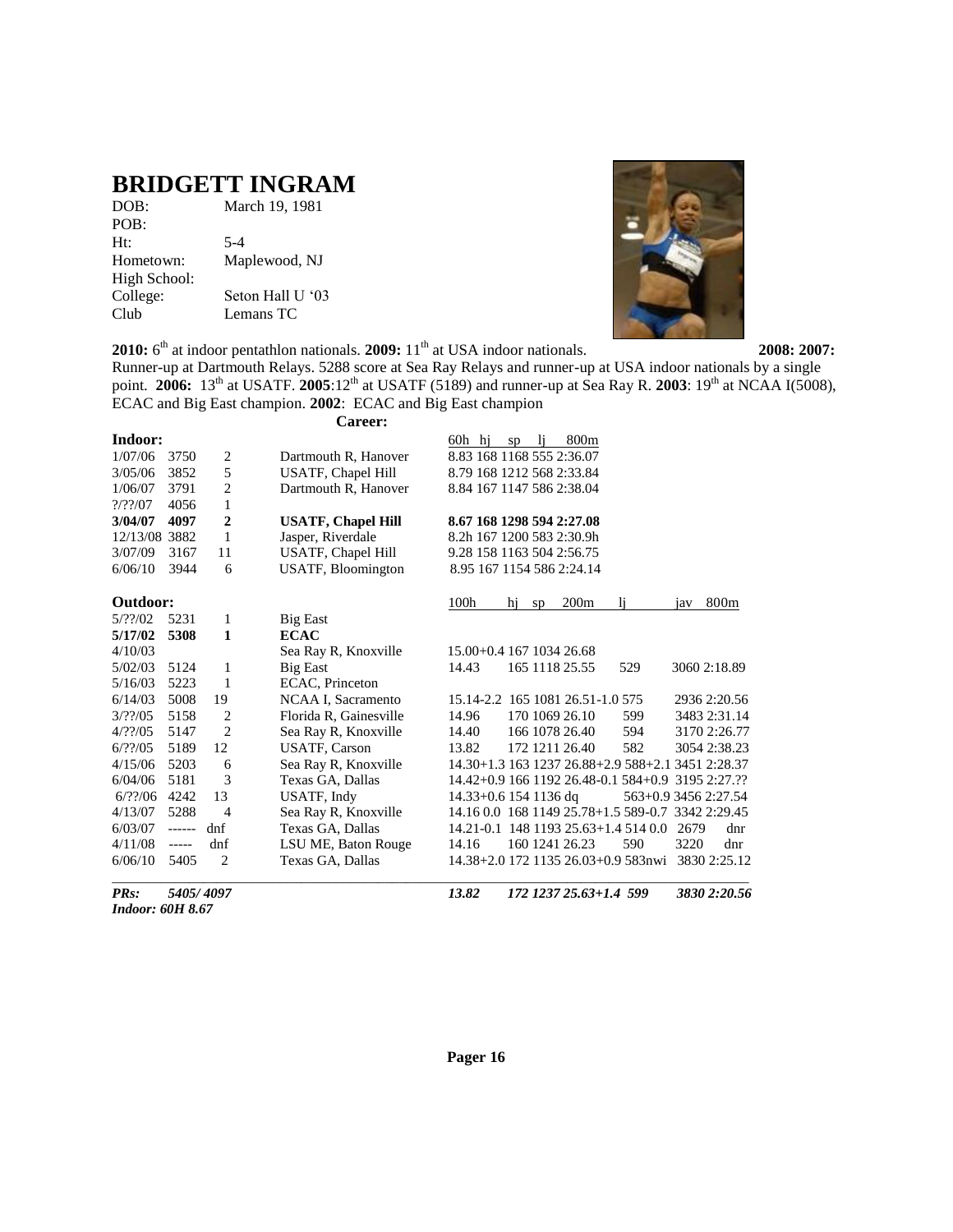#### **RYANN KRAIS**

| DOB:         | March 21, 1990      |
|--------------|---------------------|
| POB:         | Philadelphia, PA    |
| Ht:          | $5-9$               |
| Hometown:    | Eagleville, PA      |
| High School: | <b>Methacton HS</b> |
| College:     | UCLA '12            |



**2010:** 16<sup>th</sup> at NCAAs. Pac-10 runner-up. Won Mountain Pacific SF title with 4041 PR total. 10<sup>th</sup> at NCAA indoors. **2009:** Opened season with 3<sup>rd</sup> place in Johnson/JJK heptathlon, then placed 4<sup>th</sup> at Pac-10 with PR 5606 score. **High** School: 9<sup>th</sup> at IAAF World Junior heptathlon (5457). Competed in 2008 Olympic Trials in 400m hurdles, 9x PA state champion. National class records for heptathlon for soph and junior years. Won GreatSouthwest heptathlon with 5522w (#2 all-time hs, all conditions). **Personal**: Daughter of John and Janelle Krais. Pre-psychology major.

#### **Indoor:**

 3823 2/27/09 3896 Mountain Pacific, Seattle 8.69 164 1159 538 2:18.94 2/12/10 3980 Boise State, Nampa 8.91 170 1085 569 2:17.71 **2/26/10 4041 1 Mountain Pacific, Seattle 8.84 177 1066 553 2:16.34** 3/13/10 3959 10 NCAA, Fayetteville 8.97 171 1056 564 2:17.44 **Outdoor:** 6/21/07 5377 2 USA Jr, Indianapolis 13.82+0.2 166 991 24.47+2.0 555+3.0 3266 2:16.96 6/??/08 5522w1 Great Southwest, 13.93+4.4 173 1030 24.31+4.3 575+1.2 3199 2:17.71 6/22/08 5217 1 USA Jr, Columbus 14.03-3.4 165 948 25.28-1.6 571+2.3 3242 2:21.19 7/12/08 5457 9 IAAF WC Jr, Bydgoszcz 13.73-0.2 172 1056 25.04-2.5 572+1.6 3188 2:19.15 4/10/09 5220 3 Johnson/JJK, Los Angeles 14.07 0.0 165 1162 25.33 0.0 531 0.0 3150 2:20.69 **5/10/09 5606 4 Pac-10, Eugene 13.81+3.1 166 1208 24.75+4.9 565+2.8 3553 2:14.96** 6/12/09 5549 11 NCAA, Fayetteville 13.80+0.7 169 1091 24.91+0.2 556+1.6 3680 2:14.96 6/28/09 5344 1 USA Junior, Eugene 13.97+1.1 169 938 25.25+1.1577+3.5 3293 2:17.75<br>5/09/10 5426 2 Pac-10, Berkeley 14.06+0.3 170 983 25.77+1.7 565-1.3 3705 2:13.73 5/09/10 5426 2 Pac-10, Berkeley 14.06+0.3 170 983 25.77+1.7 565-1.3 3705 2:13.73 14.13+1.9 163 903 26.18+1.8 549-0.7 3929 2:12.65 \_\_\_\_\_\_\_\_\_\_\_\_\_\_\_\_\_\_\_\_\_\_\_\_\_\_\_\_\_\_\_\_\_\_\_\_\_\_\_\_\_\_\_\_\_\_\_\_\_\_\_\_\_\_\_\_\_\_\_\_\_\_\_\_\_\_\_\_\_\_\_\_\_\_\_\_\_\_\_\_\_\_\_ *PRs: 5606 / 4041 13.61 177 1208 24.31 617 4048 2:13.73 Indoor: 60H: 8.54*

**Career:**

**Page 17**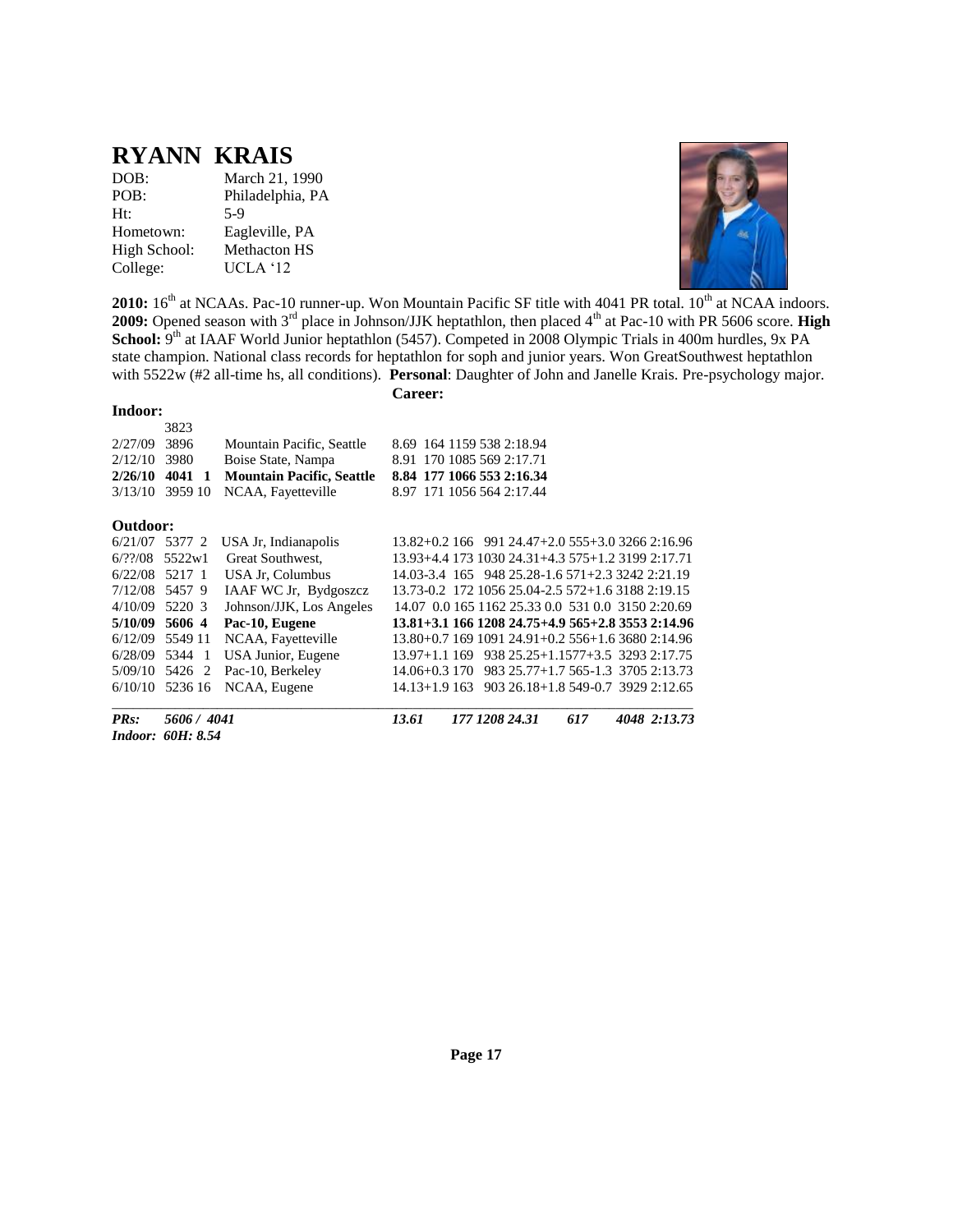#### **KALINDRA McFADDEN**

| DOB:         | December 6, 1986 |
|--------------|------------------|
| POB:         |                  |
| Ht:          | $5-10$           |
| Hometown:    | Bozeman, MT      |
| High School: | Bozeman HS '04   |
|              | Belgrade HS, MT  |
| College:     | Oregon '09       |



2010: Runner-up at Mt Sac Relays. 2009: Breakthrough season with 5<sup>th</sup> at USA nationals and 6<sup>th</sup> at NCAAs. Opened season with runner-up at Big Green in *Desert*, PR'd while winning Oregon Relays (5582), then placed 2<sup>nd</sup> at Pac-10 with yet another PR, 5780. Mountain Pacific SF champion indoors with PR 4044 then raised PR to 4088 with 9<sup>th</sup> place effort at NCAAs. 2008: 17<sup>th</sup> at NCAAs. 5<sup>th</sup> at Mt Sac Relays (5420) and 8<sup>th</sup> at PAC-10. 2007: 2006: Placed 3<sup>rd</sup> at Mt SAC Relays in Azusa with PR 5428 score. Hurdle mishap prevented higher placing at PAC-10 meet where she was 6th with 5036 points. **2004-05: Redshirted.** Did not compete .**Prep:** As a senior at Belgrade HS in Bozeman, Montana, in 2004, placed in the state 100 (fourth, 13.00), 200 (second, 26.45), high jump (second, 5-2) and triple jump (second, 35-10), and captured her ninth and final individual state title in the 100 hurdles (15.07). **Personal:** Sports Marketing major.

|          |                                 |                                | <b>Career:</b>                                         |                           |    |     |                                    |                      |              |
|----------|---------------------------------|--------------------------------|--------------------------------------------------------|---------------------------|----|-----|------------------------------------|----------------------|--------------|
| Indoor:  |                                 |                                |                                                        | 60h hj                    | sp | li. | 800m                               |                      |              |
| 1/26/06  | 3850<br>-2                      | U Washington, Seattle          |                                                        | nma                       |    |     |                                    |                      |              |
| 2/24/06  | 3929<br>3                       | Mountain Pacific, Seattle      |                                                        | 8.88 167                  |    |     |                                    |                      |              |
| 2/02/07  | 3652 5                          | U Washington, Seattle          |                                                        | nma                       |    |     |                                    |                      |              |
| 1/30/09  | 3771<br>$\overline{4}$          | U Washington, Seattle          |                                                        | 9.11 166 1158 527 2:20.91 |    |     |                                    |                      |              |
| 2/27/09  | 4044<br>1                       | Mountain Pacific, Seattle      |                                                        | 8.93 167 1301 555 2:17.45 |    |     |                                    |                      |              |
| 3/13/09  | $\boldsymbol{9}$<br>4088        | <b>NCAA, College Station</b>   |                                                        | 8.83 169 1260 568 2:18.37 |    |     |                                    |                      |              |
| Outdoor: |                                 |                                | $100h$ w                                               | hi                        |    |     | sp 200m w $1^{\text{st}}$ day lj w | jav                  | 800m         |
| 4/13/06  | 5428<br>3                       | Mt SAC R, Azusa                | 14.64 0.0 159 1237 25.01+1.7 3186 550                  |                           |    |     |                                    | 3916 2:15.12         |              |
| 5/07/06  | 5036<br>6                       | PAC-10, Eugene                 | 16.66+1.3 169 1183 25.14+1.9 3001 556+0.8 2671 2:14.22 |                           |    |     |                                    |                      |              |
| 6/10/06  | 4670 25                         | NCAA, Sacramento               | 14.69-0.5 154 1170 25.66-0.8 3017 566+2.4              |                           |    |     |                                    |                      | $3f$ 2:14.06 |
| 5/06/07  | 5115 6                          | PAC-10, Stanford               | 14.81+0.8 160 1166 25.77+2.0 3059 553+1.1 3508 2:23.71 |                           |    |     |                                    |                      |              |
| 4/17/08  | 5420<br>5                       | Mt SAC R, Azusa                | 14.37+0.6 159 1166 25.13+2.4 3165 568+1.1 3701 2:15.08 |                           |    |     |                                    |                      |              |
| 5/10/08  | 5022<br>8                       | PAC-10, Tempe                  | 14.67+1.8 163 1100 25.83 0.0 3034 517-1.9 3525 2:21.43 |                           |    |     |                                    |                      |              |
| 6/12/08  | 5369<br>17                      | NCAA, Des Moines               | 14.45+1.1 172 1163 25.64-0.2 3261 538+1.1 3511 2:16.68 |                           |    |     |                                    |                      |              |
| 3/25/09  | 5343<br>2                       | Big Green <i>Desert</i> , Mesa | $14.87 + 0.4$ 164 1237 25.2h + 1.3                     |                           |    |     | 547+1.2 3726 2:17.17               |                      |              |
| 4/24/09  | 5582<br>$\mathbf{1}$            | Oregon R, Eugene               | 14.38+1.5 169 1198 25.38-0.4                           |                           |    |     |                                    | 576+1.3 3860 2:15.47 |              |
| 5/10/09  | 5780<br>2                       | Pac 10, Eugene                 | 13.95+3.1 166 1275 24.62+4.0 3424 571+1.7 4092 2:13.82 |                           |    |     |                                    |                      |              |
| 6/12/09  | 5683<br>6                       | NCAA, Fayetteville             | 14.05+1.1 166 1303 24.62+0.2 3428 561+1.5 3810 2:15.07 |                           |    |     |                                    |                      |              |
| 6/28/09  | 5821<br>5                       | <b>USA Sr, Eugene</b>          | 14.04+1.1 169 1261 24.44+2.1 3456 589+2.0 4042 2:16.33 |                           |    |     |                                    |                      |              |
| 8/08/09  | 5143<br>9                       | USA vs GER, Marburg            | 14.55+1.1 156 1123 25.55 0.0 3038 527-1.0 3707 2:17.35 |                           |    |     |                                    |                      |              |
| 4/15/10  | 5628<br>2                       | Mt Sac R, Azusa                | 14.27 0.0 167 1192 25.02+1.3                           |                           |    |     | 577+3.2 3792 2:13.03               |                      |              |
| 6/06/10  | dnf<br>$\overline{\phantom{0}}$ | Texas GA, Dallas               | 14.59+2.0 154 1221 25.46+0.9 3083 nm                   |                           |    |     |                                    | 3651                 | dnr          |

*Indoor: 60h: 8.83*

*PRs: 5821 / 4088 13.95+3.1 172 1303 24.44++2.1 589+2.0 4092 2:13.03*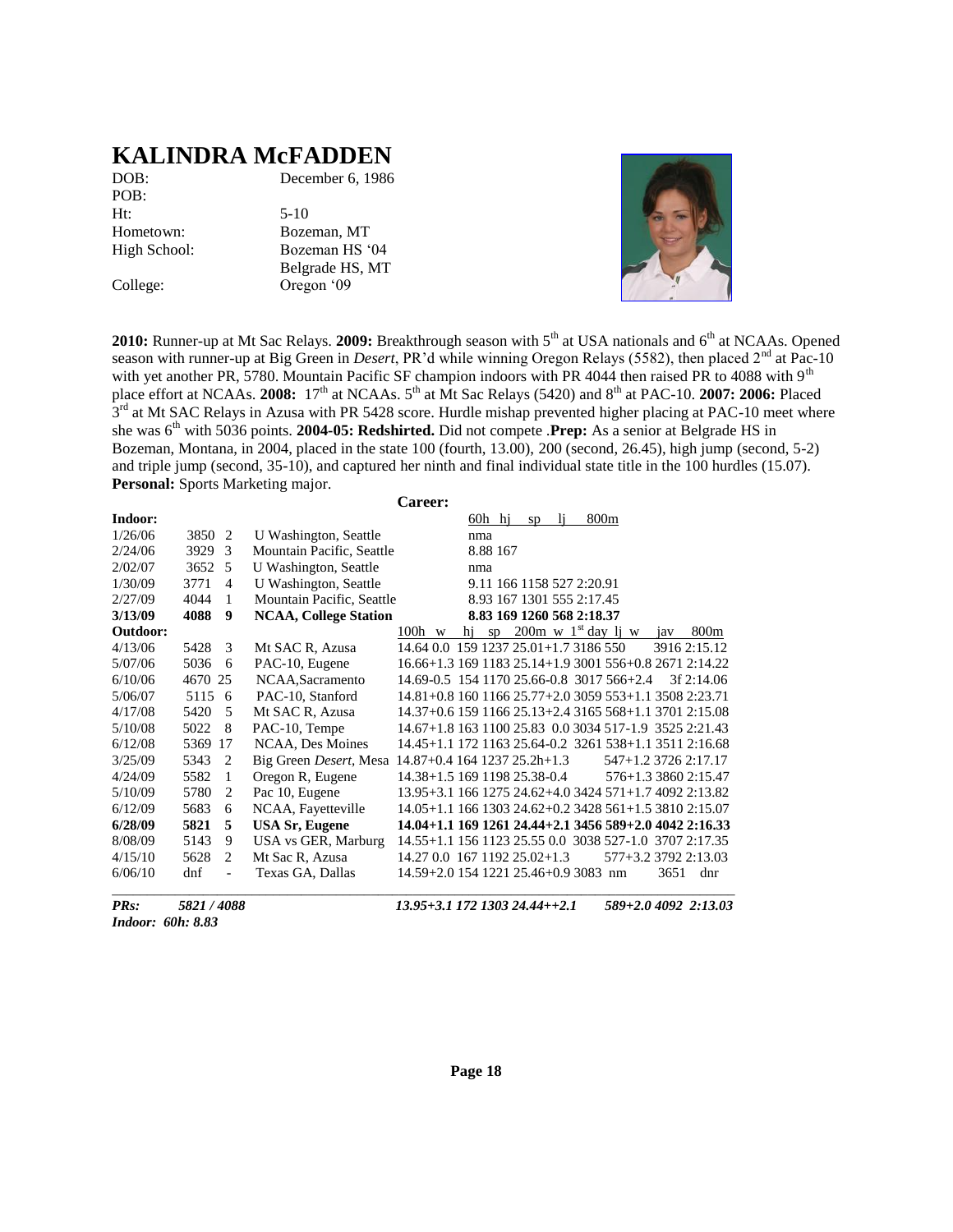# **CHANTAE McMILLAN**<br>DOB: May 1, 1988

May 1, 1988

POB: Ht: Hometown: Rolla, MO High School: Rolla HS College: Nebraska '10

2010: 4<sup>th</sup> at NCAAs. Big 12 indoor and outdoor champ. 2009: Runner-up at both Husker Invt and Big 12 affairs, the latter with a 4061 PR score. 2008: 22<sup>nd</sup> at NCAA heptathlon. 3<sup>rd</sup> at Kansas Relays and Big 12 runner-upwith PR 5444. 3 rd at Big 12 indoor pentathlon. **2007:**

Redshirt indoors. NCAA long qualifier outdoors (placed 23<sup>rd</sup>) with best of 20-6¼. **High School**: 3<sup>rd</sup> at Nike outdoor prep nationals in long jump. **Personal**: Pre interior design major. Parents are Badger and Peggy McMillan.

|          |         |                                                   |                        | Career: |      |                                                        |  |     |                  |  |
|----------|---------|---------------------------------------------------|------------------------|---------|------|--------------------------------------------------------|--|-----|------------------|--|
| Indoor:  |         |                                                   | 60h hi                 | SD      | - 11 | 800 <sub>m</sub>                                       |  |     |                  |  |
| 2/29/08  | 3827 3  | Big 12, Lincoln                                   |                        |         |      | 9.11 163 1225 584 2:30.21                              |  |     |                  |  |
| 2/07/09  | 3996 2  | Sevigne Husker, Lincoln 8.83 170 1233 588 2:29.48 |                        |         |      |                                                        |  |     |                  |  |
| 2/27/09  | 4061 2  | Big 12, College Station 8.91 170 1317 590 2:27.90 |                        |         |      |                                                        |  |     |                  |  |
| 3/14/09  | 4096 8  | NCAA, College Station 8.77 166 1230 614 2:24.97   |                        |         |      |                                                        |  |     |                  |  |
| 1/30/10  | $dnf -$ | Husker, Lincoln                                   |                        |         |      | dnf $163$ 1264 withdrew                                |  |     |                  |  |
| 2/27/10  | 4151 1  | Big 12, Lincoln                                   |                        |         |      | 8.86 164 1445 602 2:25.58                              |  |     |                  |  |
| 3/13/10  | $dnf -$ | NCAA, Fayetteville                                | 8.91 165 1325 withdrew |         |      |                                                        |  |     |                  |  |
| Outdoor: |         |                                                   | $100h$ w hi            |         | SD   | $200m \le 1^{st}$ day li w                             |  | iav | 800 <sub>m</sub> |  |
| 4/17/08  | 5226 3  | Kansas R, Lawrence                                |                        |         |      | 14.60+2.5 162 1181 23.38+3.5 3155 576+5.4 3690 2:30.53 |  |     |                  |  |
| 5/17/08  | 5444 2  | Big 12, Boulder                                   |                        |         |      | 14.46-1.4 160 1166 24.90 0.0 3185 599-0.3 4160 2:28.27 |  |     |                  |  |
| 6/12/08  | 5261 22 | NCAA. Des Moines                                  |                        |         |      | 14.18+1.9 160 1093 25.31+0.6 3139 609+0.8 3333 2:29.04 |  |     |                  |  |
| 5/15/10  | 5349 1  | Big 12, Columbia                                  |                        |         |      | 14.41+1.4 175 1370 26.23+0.5 3388 559+0.8 4162 2:43.14 |  |     |                  |  |
| 6/10/10  | 5583 4  | NCAA, Eugene                                      |                        |         |      | 14.43+1.0 166 1425 25.90+1.8 3341 571-0.9 4195 2:23.65 |  |     |                  |  |

*Indoor: 60h: 8.77 Updates 6/12/10*

*PRs: 5583 / 4151 14.18+1.9 175 1445 24.90 0.0 3388 614i 4195 2:23.65*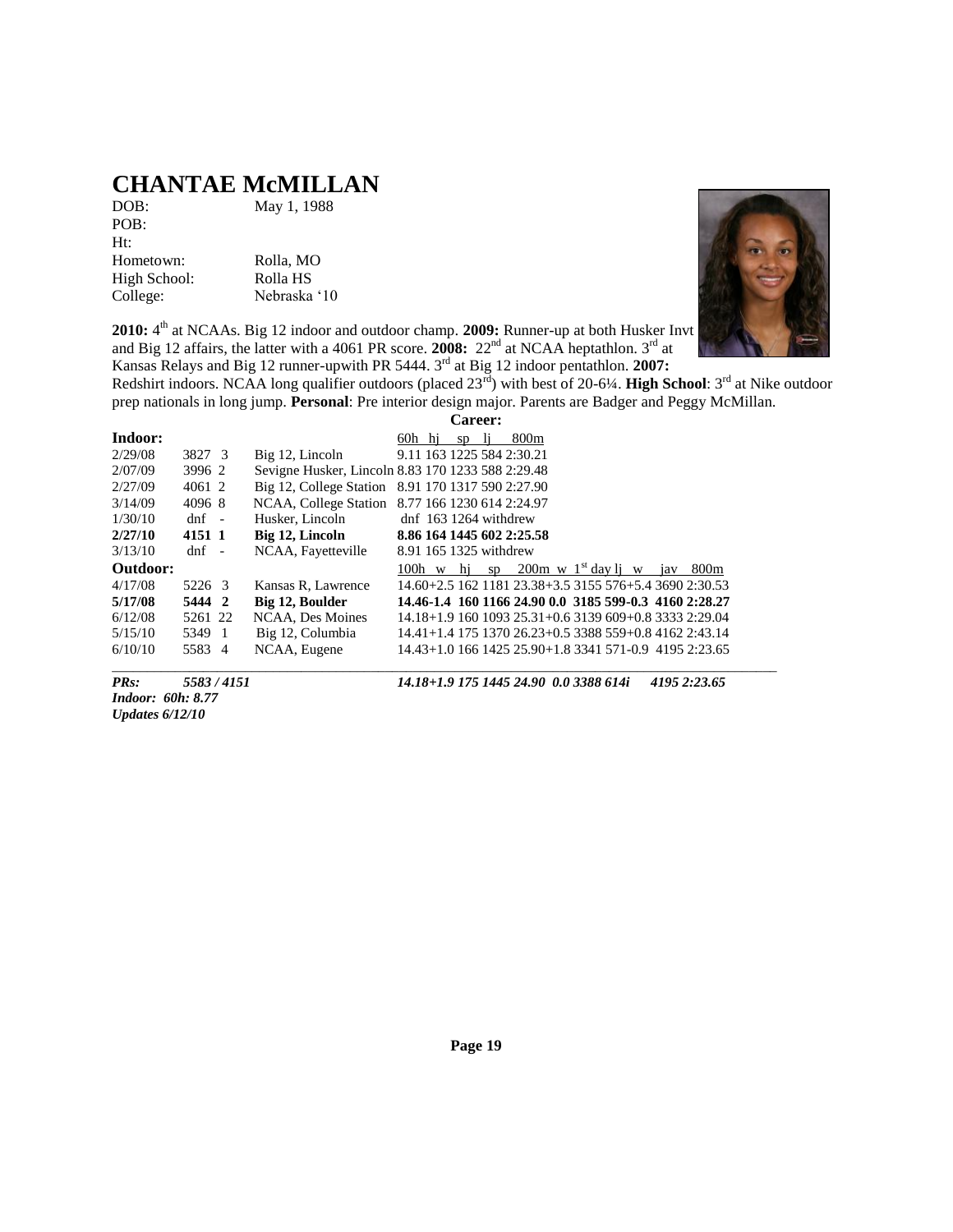## **BARBARA NWABA**

DOB: POB: Ht: 5-9<br>Hometown: Los Hometown: Los Angeles, CA<br>High School: University HS University HS College: UCSB '12



**2010:**  $12^{th}$  at NCAAs. Big West Conference champion (with PR 5552) followed a  $7^{th}$  at Mt

Sac Relays. Runner-up at U of Washington indoor pentathlon (3931). 2009: 3<sup>rd</sup> at Big West Conf heptathlon with 5000 points. **2008:** stress fracture. **2006: High School: Personal:** daughter of Theodore and Blessing Nwaba. Biology major.

|          |                            | <b>Career:</b>                         |                           |     |                                                       |           |             |
|----------|----------------------------|----------------------------------------|---------------------------|-----|-------------------------------------------------------|-----------|-------------|
| Indoor:  |                            |                                        | 60h hi sp                 | li. | 800m                                                  |           |             |
|          |                            | $1/30/10$ 3931 2 U Washington, Seattle | 8.83 179 1059 542 2:23.66 |     |                                                       |           |             |
| Outdoor: |                            |                                        |                           |     | $100 h$ w hi sp $200 m$ w                             | $li \t w$ | jav 800m    |
|          |                            | 4/16/09 5039 1 Cal Invt, Azusa         |                           |     | 14.55+2.6 167 1121 25.17+2.9 540+2.1 2658 2:25.10     |           |             |
|          |                            | 5/09/09 5000 3 Big West, Irvine        |                           |     | 14.21 nwi 175 1049 24.87 + 2.3 497 + 0.9 2846 2:25.35 |           |             |
|          |                            | 4/15/10 5217 7 Mt Sac R, Azusa         |                           |     | 14.69 0.0 173 1175 25.35+1.9 523 0.0 3263 2:22.62     |           |             |
|          |                            | 5/08/10 5552 1 Big West, Northridge    |                           |     | 14.39+0.5 176 1229 24.99+1.9 554-0.2 3471 2:17.80     |           |             |
|          |                            | $6/10/10$ 5382 12 NCAA, Eugene         |                           |     | 14.49+2.9 172 1271 25.25+1.9 532+1.2 3535 2:22.12     |           |             |
| $PRs$ :  | 5552 / 3931                |                                        | 14.21                     |     | 179 1271 24.87+2.3 564                                |           | 35842:17.80 |
|          | <i>Indoors: 60mh: 8.83</i> |                                        |                           |     |                                                       |           |             |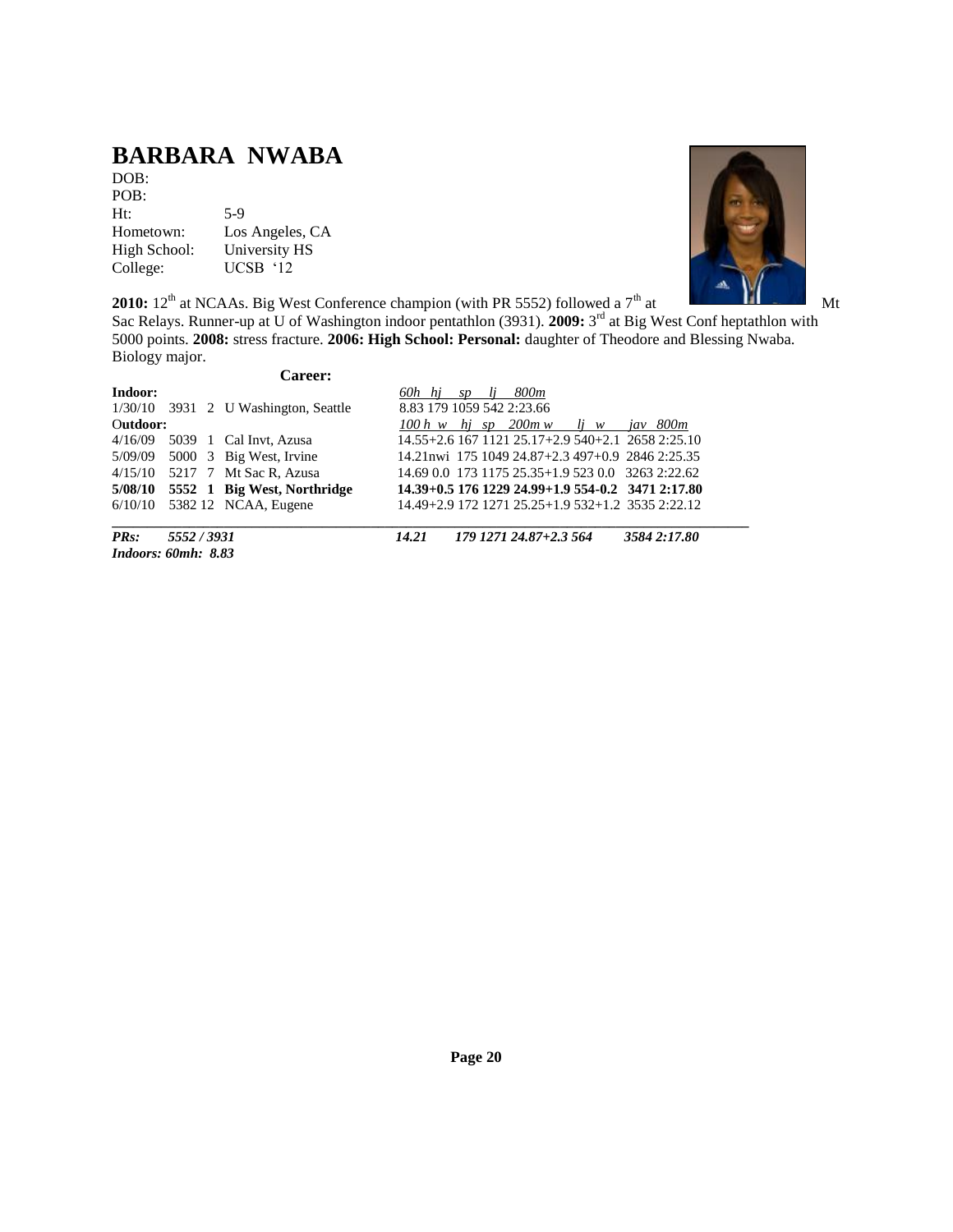### **EMILY PEARSON**

DOB: POB: Ht: 5-6½ Hometown: La Junta, CO High School: La Junta HS '04 College: Colorado St. '08





**2010:** Won Glen Morris and Texas GA (with PR 5636) meets. **2009:** Opened season with PR

win (3835) at Air Force Academy. 9<sup>th</sup> at USA indoor nationals. Seasonal best of 5508 at Northridge Spring meet. 2008: Runner-up at Mountain West Conf with 5605 PR. Then placed 10<sup>th</sup> at NCAAs. Won Glenn Morris meet in Ft Collins. **2007:** PR 5204 was NCAA provisional qualifier. 4<sup>th</sup> indoor MWC pentathlon (3722). **2006:** NCAA regional qualifier in javelin. (149-3). **Personal:** Is volunteer assistant coach at U of Colorado.

|                       |      |                | Career:                    |                                      |    |        |    |    |                                                   |                                                   |
|-----------------------|------|----------------|----------------------------|--------------------------------------|----|--------|----|----|---------------------------------------------------|---------------------------------------------------|
| Indoor:               |      |                |                            |                                      |    | 60h hi | SD | li | 800m                                              |                                                   |
| /0.5<br>$\frac{3}{2}$ |      | 8              | <b>Mountain West</b>       |                                      |    |        |    |    |                                                   |                                                   |
| /06<br>$\frac{3}{2}$  | 3577 | 6              | <b>Mountain West</b>       |                                      |    |        |    |    |                                                   |                                                   |
| 1/25/07               | 3636 | 8              | UNM Cox, Albuquerque       |                                      |    |        |    |    | 9.40 164 1164 542 2:28.57                         |                                                   |
| 2/22/07               | 3722 | $\overline{4}$ | Mountain West, Albuquerque |                                      |    |        |    |    | 8.87 168 1124 535 2:30.50                         |                                                   |
| 2/28/08               | 3820 | $\overline{2}$ | Mountain West, USAFA       |                                      |    |        |    |    | 8.54 165 1224 549 2:34.05                         |                                                   |
| 1/30/09               | 3835 | 1              | Air Force CE, USAFA        |                                      |    |        |    |    | 8.90 170 1222 542 2:29.75                         |                                                   |
| 3/08/09               | 3824 | 9              | USA, Chapel Hill           |                                      |    |        |    |    | 8.66 164 1164 542 2:25.88                         |                                                   |
| Outdoor:              |      |                |                            | $100h \quad w$                       | hi | SD     |    |    | $200m$ w lj w jav                                 | 800m                                              |
| /05<br>5/             |      | 7              | Mountain West              |                                      |    |        |    |    |                                                   |                                                   |
| 5/11/06               | 5194 | 3              | Mountain West, Provo       |                                      |    |        |    |    | 14.35+0.4 161 1065 25.14-0.7 526+0.1 4097 2:25.18 |                                                   |
| 4/12/07               | 5204 |                |                            |                                      |    |        |    |    |                                                   |                                                   |
| 5/10/07               |      |                | Mountain West, San Diego   | 14.07+0.7 170 1150 25.49-0.3 512+2.2 |    |        |    |    |                                                   |                                                   |
| 4/03/08               | 5414 | 5              | Texas R, Austin            |                                      |    |        |    |    | 14.02+0.3 163 1186 25.54-0.9 544+2.1 4259 2:23.50 |                                                   |
| 4/25/08               | 5439 | 1              | Morris, Ft Collins         |                                      |    |        |    |    | 14.00+1.6 165 1162 24.68 0.0 545+0.3 4160 2:27.09 |                                                   |
| 5/15/08               | 5605 | $\overline{2}$ | Mountain West, Ft Worth    |                                      |    |        |    |    | 13.81+1.9 166 1200 24.48+1.9 541+2.2 4264 2:21.33 |                                                   |
| 6/14/08               | 5553 | 10             | NCAA, Des Moines           |                                      |    |        |    |    | 13.75+0.8 166 1138 25.17+0.9 534+1.0 4701 2:22.81 |                                                   |
| 3/20/09               | 5508 | $\overline{2}$ | Spring, Northridge         |                                      |    |        |    |    | 14.10+1.4 166 1188 25.33+1.0 551+2.0 4713 2:27.85 |                                                   |
| 4/16/09               | 5294 | $\overline{4}$ | Mt Sac R, Azusa            |                                      |    |        |    |    |                                                   | 14.32+5.0 160 1190 25.47+3.2 556+1.9 4294 2:30.60 |
| 6/26/09               | 5486 | 11             | USA Sr, Eugene             |                                      |    |        |    |    |                                                   | 14.19-0.1 169 1170 24.96+2.1 528+3.1 4366 2:23.53 |
| 8/08/09               | 5568 | g              | USA vs GER, Marburg        |                                      |    |        |    |    | 14.03+1.2 169 1129 25.22 0.0 557-1.0 4744 2:25.39 |                                                   |
| 4/02/10               | 5322 | $\overline{2}$ | <b>UofA Click, Tucson</b>  |                                      |    |        |    |    | 14.26+0.9 166 1199 25.34-0.6 520 0.0 4231 2:26.94 |                                                   |
| 4/23/10               | 5187 | 1              | Glenn Morris, Ft Collins   |                                      |    |        |    |    | 14.44+0.4 170 1136 25.41+3.1 510+1.9 3742 2:26.25 |                                                   |
| 6/06/10               | 5636 | 1              | <b>Texas GA, Dallas</b>    |                                      |    |        |    |    |                                                   | 13.98+2.0 169 1169 24.69+0.9 539nwi 4700 2:22.75  |
|                       |      |                |                            |                                      |    |        |    |    |                                                   |                                                   |

*Indoor: 60H: 8.49*

*PRs: 5605 / 3835 13.75+0.8 170 1224 24.48+1.9 565i 4713 2:21.33*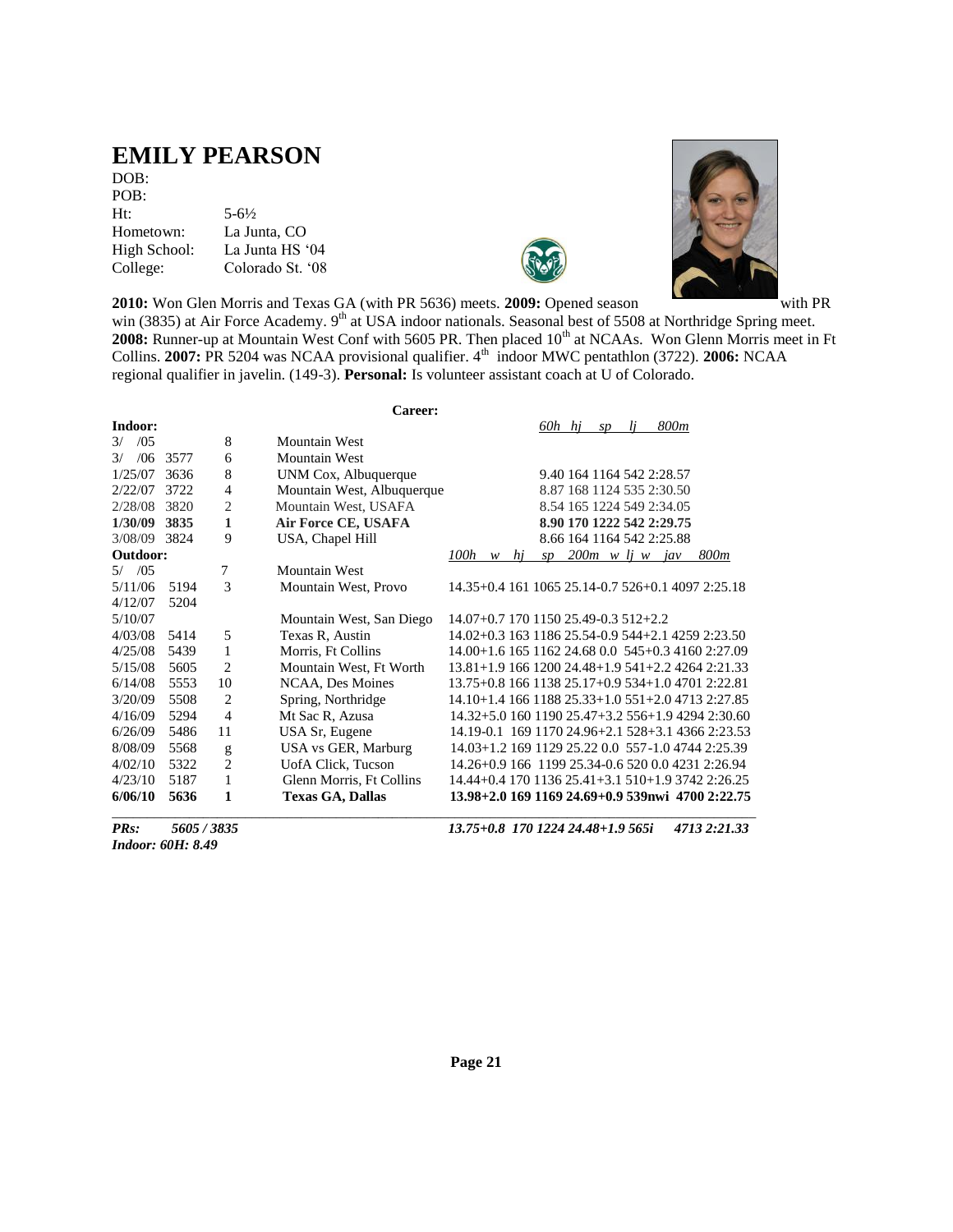## **CHRYSTAL RUIZ**

| DOB:         | January 1, 1988    |
|--------------|--------------------|
| POB:         |                    |
| Ht:          | $5-8$              |
| Hometown:    | Lakehills, TX      |
| High School: | Bandera HS         |
| College:     | Angelo State U '10 |



2010: NCAA D-II runner-up with PR 5572 score. Lone Star Conference champ. 2009: 9<sup>th</sup> at NCAA D-II meet. **High School**: lettered in basketball, volleyball and track. **Personal**: Daughter of Hector and Leticia Ruiz. Major is kinesiology and linguistics.

#### **Indoor:**

**Career:**

| Indoor:  | 60mH: |                |                                                                              |                  |                                                    |
|----------|-------|----------------|------------------------------------------------------------------------------|------------------|----------------------------------------------------|
| $PRs$ :  | 5572  |                |                                                                              | 13.63            | 173 1023 24.88-0.4 612+7.1 3535 2:12.34            |
| 5/29/10  | 5572  | $\mathbf{2}$   | <b>NCAA II. Charlotte</b>                                                    |                  | $14.04+0.4$ 173 990 24.88-0.4 580+0.3 3330 2:12.34 |
| 5/08/10  | 5373  |                | Lone Star Conf, San Angelo 14.04-0.1 169 1023 24.97+3.6 612+7.1 2868 2:15.57 |                  |                                                    |
| 5/23/09  | 5188  | 9              | NCAA II, San Angelo                                                          |                  | 14,55+1.3 166 860 25.94-0.2 550+1.5 3312 2:24.18   |
| 5/09/09  | dnf   | $\blacksquare$ | Lone Star Conf, Kingsville                                                   |                  | $14.42 + 3.6$ 159 932 26.23+3.1 568+4.6 3535 dnf   |
| 4/09/09  | 4822  |                | Noble R, San Angelo                                                          | 14.66+4.3 161    | 821 26.21 + 1.8 561 + 2.4 3226 2:27.03             |
| 3/20/09  | 4754  | 5              | ASU Spring, San Angelo                                                       | $14.84 + 0.2163$ | 887 26.34+0.4 535 nwi 3170 2:27.10                 |
| Outdoor: |       |                |                                                                              |                  |                                                    |

**Page 22**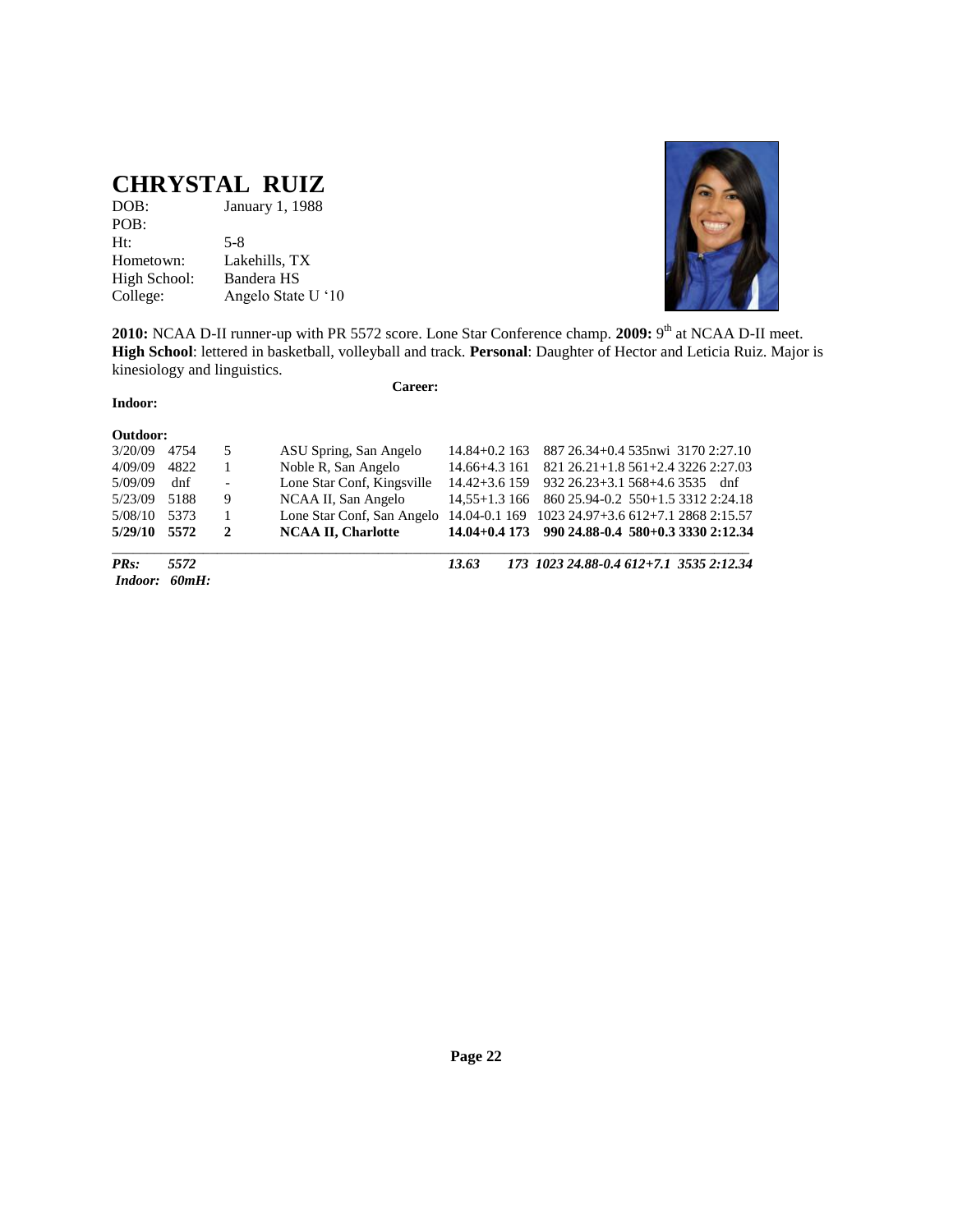#### **ABBIE STECHSCHULTE**

POB: Ht: 5-8

DOB: April 28, 198

Hometown: Columbus Grove, OH High School: Columbus Grove HS, OH College: West Virginia '07 Indiana

**2009:** Won Gladstein Invt with 3994 score. **2009:** 10<sup>th</sup> at USA outdoor nationals.



2008: Runner-up at Texas Relays with PR (5661) competing for Indiana after 4<sup>th</sup> place at USA indoors (4088). 2007: 6<sup>th</sup> place PR at NCAA indoor heptathlon (4085). Opened with PR outdoors 5609 for 4<sup>th</sup> at Texas Relays, then placed 3rd at Big East. **2006**: took a red-shirt during spring season as a junior (2006). Placed 16th in the pentathlon at the NCAA championship (3874). Won Big East pentathlon indoors (3972). **2005**: Placed 2<sup>nd</sup> at the Big East indoor pentathlon as a sophomore (2005)and was fourth at ECAC pentathlon. Registered 4,870 for 2nd at Big East heptathlon. Finished 3rd at ECAC outdoor heptathlon. **2004**: 4th in heptathlon (4888) at Big East outdoors as a freshman. 5th in pentathlon at ECAC indoors (3464) and 4th in heptathlon at 'Bama Relays (4664). **High School**: State champion in 100m hurdles (state record 14.48). **Personal**: daughter of Dan and Gwyn Stechschulte. Majored in speech pathology at WVU, currently enrolled in IU Kinesiology master's program. **Career:**

#### **Indoor:**

| PRs:               | 5661/4088    |                |                                    | 592<br>13.76+0.4 169 1291 25.01+4.7<br>3678 2:17.57          |
|--------------------|--------------|----------------|------------------------------------|--------------------------------------------------------------|
| 6/28/09            | 5590         | 10             | USA, Eugene                        | 13.98-0.1<br>166 1291 25.49+3.1 589+5.7 3678 2:30.37         |
| 6/28/08            | dnf          |                | USOT/USA, Eugene                   | $14.76 + 1.1$<br>160 1277 25.83+2.7 523+0.7 3662<br>dns      |
| 4/03/08            | 5661         | $\overline{2}$ | <b>Texas R, Austin</b>             | 13.76+0.4 166 1244 25.12+4.7 596+3.9 3552 2:17.57            |
| 6/09/07            | 5436         | 17             | NCAA I, Sacramento                 | 13.89+0.9 169 1241 25.18+1.4 546+1.5 3349 2:20.91            |
| 5/06/07            | 5525         | 3              | Big East, Storrs                   | 13.85+4.6 166 1272 25.19+1.9 591+1.5 3553 2:26.53            |
| 4/05/07            | 5609         | 4              | Texas R, Austin                    | 169 1237 25.01 + 4.7 577 + 2.6 3602 2:18.37<br>$14.00 + 2.5$ |
| 5/14/05            | 4952         | 3              | ECAC, Princeton                    | 14.75nwi<br>163 1008 26.18 nwi<br>546+0.2 3501 2:2?.??       |
| 5/22/05            | 4870         | 2              | <b>Big East</b>                    |                                                              |
| 4/06/05            | 5047         |                | Texas R, Austin                    | 157 1173 25.74<br>560<br>14.38<br>3406 2:23.58               |
| 5/01/04            | 4888         | 5              | Big East, Rutgers                  | 14.57+3.9 155 1154 26.66+1.1<br>$549 + 3.0$<br>3372 2:29.06  |
| 3/19/04            | 4664         | 4              | Alabama R, Tuscaloose              | 14.75+0.9 155 1103 26.32+3.6<br>499<br>3278 2:32.72          |
| Outdoor:           |              |                |                                    |                                                              |
| 3/07/10            | 4130         | 4              | <b>USA, Bloomington</b>            | 8.62 167 1274 565 2:16.85                                    |
| 1/22/10            | 3994         | 1              | Gladstein, Bloomington             | 8.74 161 1256 571 2:20.11                                    |
| 3/09/08            | 4088         | 4              | USA, Chapel Hill                   | 8.52 165 1261 577 2:21.90                                    |
| 2/02/08            | 4009         | 1              | Gladstein, Bloomington             | 8.68 162 1235 577 2:21.17                                    |
| 3/10/07            | 4085         | 6              | NCAA I, Fayetteville               | 8.68 163 1283 592 2:22.11                                    |
| 2/17/07            | 4016         | 1              | Big East, Akron                    | 8.69 159 1247 592 2:21.80                                    |
| 1/19/07            | 3907         | $\mathbf{1}$   | Razorback, Fayetteville            | 8.87 168 1077 577 2:23.24                                    |
| 3/11/06            | 3874         | 16             | NCAA, Fayetteville                 | 8.77 161 1221 554 2:23.19                                    |
| 2/18/06            | 3972         | $\mathbf{1}$   | Big East, Akron                    | 8.70 168 1241 574 2:38.74                                    |
| 1/27/06            | 3747         | $\overline{c}$ | Penn State Open, U Park            | no marks available                                           |
| $3/??\; 05$        | 3598         | 4              | ECAC, Princeton                    |                                                              |
| 2/25/05            | 3653         | 2              | Big East, Syracuse                 | 8.88 152 1195 558 2:31.41                                    |
| 2/04/05            | 3739         | $\mathbf{1}$   | <b>State Farm Games</b>            | 8.67<br>560                                                  |
| 1/14/05            | 3412         | $\mathbf{1}$   | Black Squirrel, Kent               | 9.02 155 1063 525 2:35.22                                    |
| 3/06/04            | 3464         | 5              | ECAC, Boston                       | no marks available                                           |
| 2/21/04<br>1/??/04 | 3426<br>3496 | ?<br>3         | <b>Big East</b><br>VPI, Blacksburg | 9.11 155 1129 515 2:33.79                                    |
|                    |              | 1              |                                    | 8.62 156 1160 535 2:37.81 (55mH)                             |
| 2/07/04            | 3470         |                | <b>State Farm Games</b>            |                                                              |

*Indoor: 60mH: 8.52*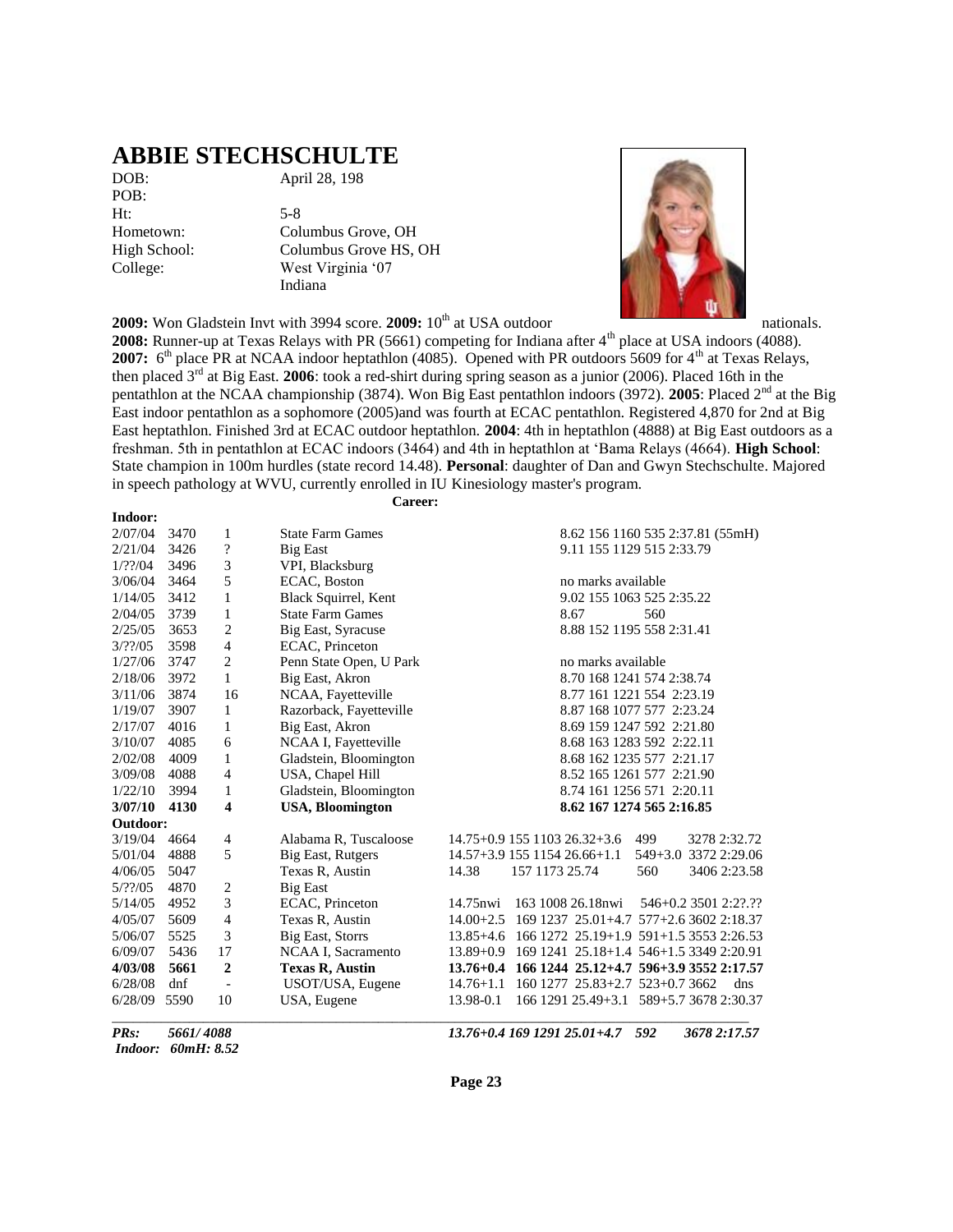## **LAUREN STEWART**

DOB: POB: Ht: Hometown: Brentwood, TN High School: Brentwood HS College: Stanford, '09

**2008:**  $4^{\text{th}}$  at PAC-10 heptathlon with PR 5440. Dnf'd NCAAs.2007: 5<sup>th</sup> Mountain



Pacific indoor pentathlon. **2006:** NCAA qualifier in triple jump (12.84m/42-1½). **High School:** Pan American Jr gold medalist in heptathlon (5333). Three time state triple jump and high jump champion. The two-time Tennessee Gatorade Track & Field Athlete of the Year (2004 and 2005). **Personal:** Human Biology major. Parents are Tom and Cathy Stewart. **Career:**

| Indoor:           |             |                         |                                                        |  |
|-------------------|-------------|-------------------------|--------------------------------------------------------|--|
| /0.5              | 1           | Nike HS champs,         |                                                        |  |
| /06               | 3788        |                         |                                                        |  |
| 1/26/07           | 3780        | U Wash Invt. Seattle    | 8.85 169 1052 546 2:25.89                              |  |
| 2/23/07           | 3776 5      | M <sub>tn</sub> Pacific | 8.82 166 1113 541 2:25.97                              |  |
| 2/01/08           | 3785 2      | U Wash, Seattle         | 8.93 170 1068 557 2:28.04                              |  |
| 2/29/08           | 3924 1      | <b>Mtn Pacific</b>      | 8.72 173 1129 572 2:30.65                              |  |
| Outdoor:          |             |                         |                                                        |  |
| / 0.5             | 5333 1      | Pan-Am Jr               |                                                        |  |
| 4/05/06           | 5110 10     | Texas R, Austin         | 14.38+3.1 166 1062 25.02+3.6 3186 580+2.8 2917 2:31.55 |  |
| 5/13/06           | 5141<br>- 5 | $PAC-10$                | 14.64+0.5 172 1073 25.52+1.9 3187 549+0.5 3367 2:28.53 |  |
| 4/17/08           | 5262<br>- 8 | Mt Sac R, Azusa         | 14.31+0.6 171 1126 25.83+1.7 3226 584+0.7 2923 2:23.75 |  |
| 5/10/08           | 5440<br>-4  | PAC-10, Tempe           | 14.24+0.7 175 1106 25.83 0.0 3272 587 0.0 3668 2:25.25 |  |
| 6/14/08           | $d$ nf      | NCAA, Des Moines        | 14.79+1.4 166 1082 26.15-0.2 withdrew                  |  |
| 4/24/09           | 4359        | Drake R, Des Moines     | 3253 2:46.65<br>160 1089 27.12<br>15.95<br>540         |  |
| PR <sub>s</sub> : | 5440 / 3924 |                         | 14.00<br>183 1153 25.02<br>3272 595<br>3668 2:23.75    |  |

*Indoors: 8.72*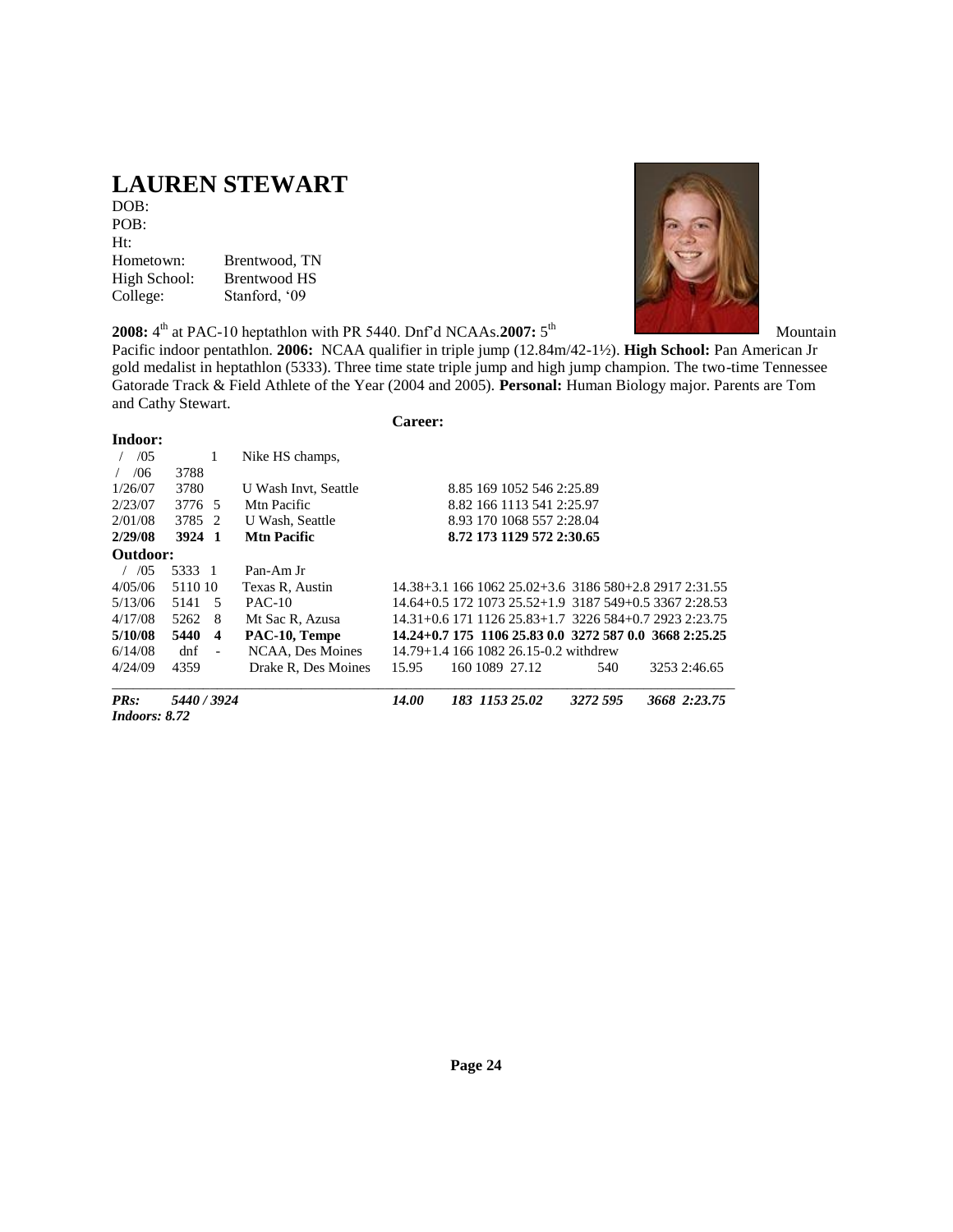#### **CHEALSEA TAYLOR**

| DOB:         | October 27, 1986 |
|--------------|------------------|
| POB:         |                  |
| Ht/wt:       | $5 - 7$          |
| Hometown:    | Denver, CO       |
| High School: | Montbello HS     |
| College:     | Alabama '10      |



**2010:** Placed 3<sup>rd</sup> at NCAA meet. SEC outdoor champ with PR 5672 score. 12<sup>th</sup> at NCAAs indoor pentathlon after PR 4019 effort at SEC's. 2009: Placed 4<sup>th</sup> at SEC championship heptathlon with major breakthrough score of 5406. 8<sup>th</sup> at Drake Relays. Third at SEC indoor pentathlon. **2008:** SEC indoor high jump runner-up and 3<sup>rd</sup> in pentathlon. Injured during outdoor season. **2007:** SEC freshman athlete of year. No multis. **High School:** 3x high jump and 2x long jump state champion. Won 2 state sprint titles. 2005 Pan Am Jr high jump runner-up and 2005 national Jr high jump winner. Personal: Parents are Brenda Gutrick and Al Taylor. Psychology major.

#### **Career:**

| Indoor:  |  |  |                                        |                                                   |  |  |  |
|----------|--|--|----------------------------------------|---------------------------------------------------|--|--|--|
|          |  |  | 3/02/08 3920 3 SEC, Fayetteville       | 8.90 178 1022 581 2:29.61                         |  |  |  |
|          |  |  | 3/01/09 3934 3 SEC, Lexington          | 9.31 179 1112 563 2:23.20                         |  |  |  |
|          |  |  | 2/26/10 4019 2 SEC, Fayetteville       | 8.73 175 1173 559 2:24.25                         |  |  |  |
|          |  |  | 3/13/10 3789 12 NCAA, Fayetteville     | 8.59 174 1091 546 2:36.67                         |  |  |  |
| Outdoor: |  |  |                                        |                                                   |  |  |  |
|          |  |  | $3/27/09$ 5015 5 Alabama R, Tuscaloosa | 15.12+0.6 172 1016 24.33+0.7 556+2.4 2770 2:31.79 |  |  |  |
|          |  |  | 4/23/09 4980 8 Drake R, Des Moines     | 14.64+2.1 175 1025 24.27+1.4 526+0.5 2589 2:34.09 |  |  |  |
|          |  |  | 5/14/09 5406 4 SEC, Gainesville        | 14.09+0.2 181 1132 24.30 0.0 565+1.7 2908 2:31.16 |  |  |  |
|          |  |  | 6/13/09 5138 19 NCAA, College Station  | 14.17+1.1 175 1117 24.91-3.1 509+0.2 3009 2:29.05 |  |  |  |
|          |  |  | $4/10/10$ 5291 2 Ole Miss, Oxford      | 14.49-0.1 175 1173 24.45+1.0 555+0.6 2759 2:26.43 |  |  |  |
|          |  |  | 5/14/10 5672 1 SEC, Knoxville          | 13.65+3.1 181 1105 24.18+0.1 580+1.2 3335 2:24.50 |  |  |  |
|          |  |  | $6/10/10$ 5617 3 NCAA, Eugene          | 13.80+0.2 187 1067 24.09+2.6 556-0.8 3150 2:23.58 |  |  |  |

*Indoor: 60H: 8.59* Updated: 6/12/10

*PRs: 5672 / 4019 13.65+3.1 187 1329 23.53 642 3335 2:23.20*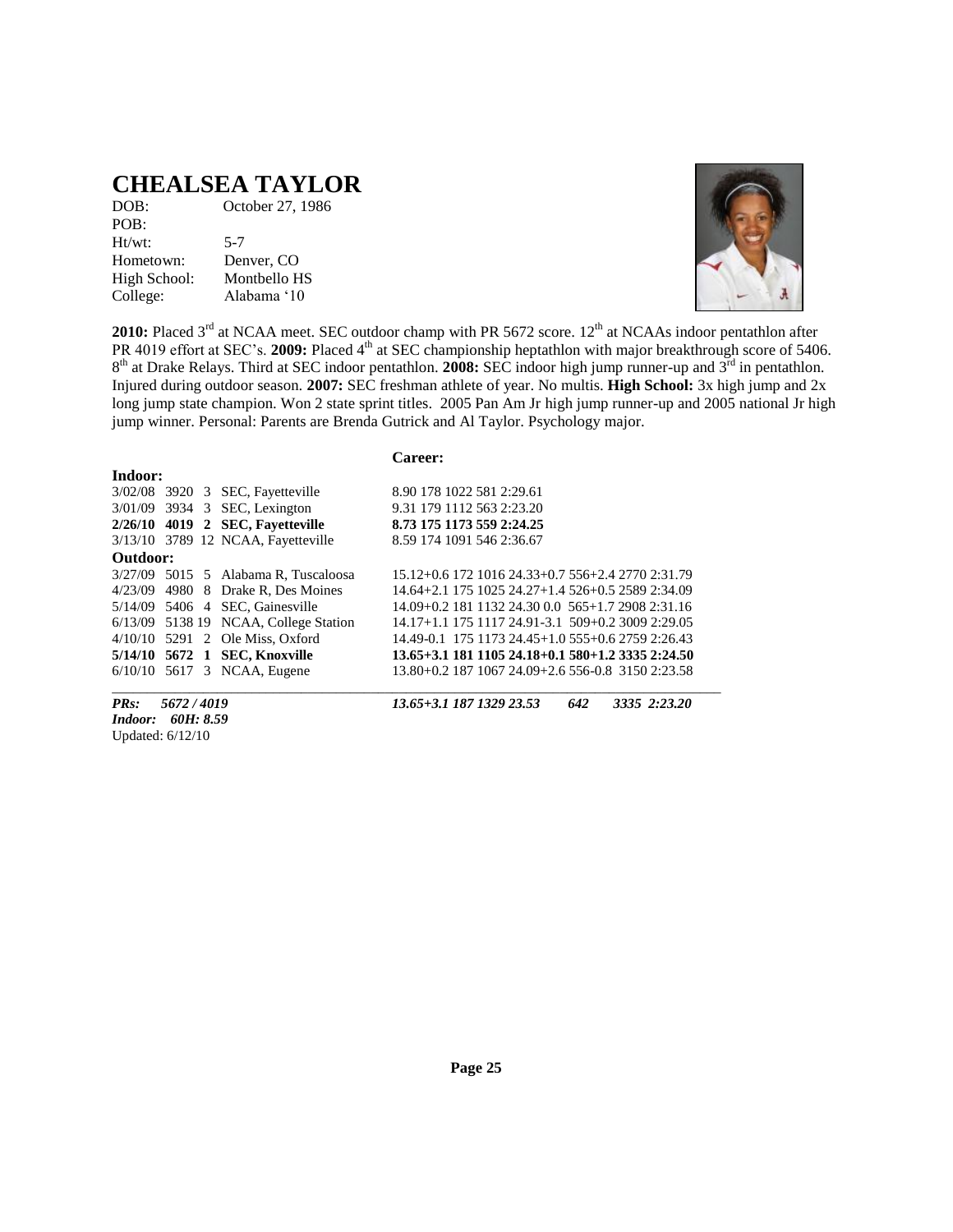#### **BETTE WADE**

DOB: September 11, 1986 POB: Ht: 5-10 Hometown: Northville, MI High School: Farmington HS, Northville, MI

College: Michigan '09



**2010:** Opened season with PR 4376 at Iowa State, then placed 2<sup>nd</sup> with PR 4469 at USA indoor champs. Won Click heptathlon in Arizon with PR 5937 to open outdoor

campaign then PR's with 6000 (exactly!) effort for 9<sup>th</sup> at Götzis. **2009:** 3<sup>rd</sup> at NCAAs with PR 5876 effort and 3<sup>rd</sup> also at USA champs with another PR, 5908. Runner-up at Big 10 (with PRs in final 3 events) scoring PR 5834. Opened season with Texas Relays victory. Won Big Ten indoor title with  $4216$  score.  $5<sup>th</sup>$  at NCAA indoor heptathlon/ **2008:** Big Ten runner-up outdoors and indoors was Big Ten and NCAA indoor pentathlon runner-up  $(4366)$ . 9<sup>th</sup> at U.S. Olympic Trials. 2007:  $7<sup>th</sup>$  at t NCAA with 2 point PR, 5724. Won Big Ten outdoor title with PR 5722**.** 2nd at Big Ten indoors with PR 4158. Won Jim Click in Tucson with PR 5500. **2006:** took first place in the heptathlon with a NCAA provisional standard point total of 5147 at the California Invitational. Claimed fourth place in the heptathlon with a personal-best point total of 5,301, Drake Relays Was second at Big Ten champs with 5354 total.**. Indoor**. Second at Big Ten Pentathlon.. Finished 14th in the pentathlon (3917) at the NCAA Indoor Championships. Personal: Enrolled at College of Literature, Science and Arts.

| <b>Career:</b> |         |                 |                                      |                                                        |                                             |                           |                      |                                 |
|----------------|---------|-----------------|--------------------------------------|--------------------------------------------------------|---------------------------------------------|---------------------------|----------------------|---------------------------------|
| Indoor:        |         |                 |                                      |                                                        |                                             | 60h hi sp                 | $li$ 800 $m$         |                                 |
| 1/20/06        | 4047    | -1              | Simmons, Ann Arbor                   |                                                        |                                             |                           |                      | 8.49 174 1114 603 2:24.06[55H]  |
| 2/26/06        | 3977    | 2               | Big 10, Madison                      |                                                        |                                             | 9.10 175 1143 584 2:25.65 |                      |                                 |
| 3/11/06        | 3917 14 |                 | NCAA Indoor Champs, Fayetteville     |                                                        |                                             | 8.94 170 1129 582 2:26.96 |                      |                                 |
| 1/20/07        | 3911    | -1              | Simmons, Ann Arbor                   |                                                        |                                             | 8.88 168 1325 542 2:27.45 |                      |                                 |
| 2/25/07        | 4158    | 2               | Big Ten, Champaign                   |                                                        |                                             | 8.63 170 1214 594 2:20.77 |                      |                                 |
| 3/10/07        | 4131    | 5               | NCAA I, Fayetteville                 |                                                        |                                             | 8.56 169 1232 591 2:23.19 |                      |                                 |
| 2/01/08        | 3868    | 1               | Michigan Intercollegiates, Ann Arbor |                                                        |                                             |                           |                      | 8.04 169 1137 563 2:26.78 [55H] |
| 3/01/08        | 4089    | $\overline{2}$  | Big Ten, Minneapolis                 |                                                        |                                             | 8.66 174 1257 561 2:23.76 |                      |                                 |
| 3/15/08        | 4366    | 2               | NCAA, Fayetteville                   |                                                        |                                             | 8.67 181 1320 622 2:26.61 |                      |                                 |
| 1/30/09        | 4195    | 1               | Eastern Michigan, Ypsilanti          |                                                        |                                             | 8.62 173 1316 589 2:24.81 |                      |                                 |
| 2/28/09        | 4216    | -1              | Big Ten, Bloomington                 |                                                        |                                             | 8.50 169 1320 586 2:21.08 |                      |                                 |
| 3/13/09        | 4252    | 5               | NCAA, College Station                |                                                        |                                             | 8.58 172 1326 606 2:24.76 |                      |                                 |
| 1/29/10        | 4376    | 2               | Iowa State Bergan, Ames              |                                                        |                                             | 8.46 179 1287 608 2:22.43 |                      |                                 |
| 3/07/10        | 4469    | $\mathbf{2}$    | <b>USA, Bloomington</b>              |                                                        |                                             | 8.69 185 1367 593 2:17.94 |                      |                                 |
|                |         |                 |                                      |                                                        |                                             |                           |                      |                                 |
| Outdoor:       |         |                 |                                      | 100H w                                                 | hj sp $200m w$ I <sup>st</sup> day lj w jav |                           |                      | 800m                            |
| 4/13/06        | 5147    | 1               | Cal Invt, Azusa                      | 14.38 0.0 168 1097 25.57+0.8 3183 576nwi 2864 2:26.64  |                                             |                           |                      |                                 |
| 4/20/06        | 5301    | $\overline{4}$  | Drake R, Des Moines                  | 14.04+0.6 169 1066 25.47nwi 3232 595nwi 2891 2:23.35   |                                             |                           |                      |                                 |
| 5/13/06        | 5354    | 2               | Big Ten, E Lansing                   | 14.26 nwi 168 1096 25.32 nwi 3222 604 nwi 3455 2:28.85 |                                             |                           |                      |                                 |
| 6/08/06        | 5122    | 20              | NCAA I, Sacramento                   | 16.21-0.7 175 1206 25.42-0.8 3119 573+0.9 3015 2:25.09 |                                             |                           |                      |                                 |
| 3/23/07        | 5500    | $\overline{1}$  | Click, Tucson                        | 14.07 0.0 173 1268 25.01+0.4 3451 578-1.3 3009 2:22.63 |                                             |                           |                      |                                 |
| 5/12/07        | 5722    | -1              | Big Ten, U Park                      | 13.88+0.6 181 1283 25.14-1.7 3576 603-1.0 3363 2:26.19 |                                             |                           |                      |                                 |
| 6/08/07        | 5724    | $7\phantom{.0}$ | <b>NCAA I, Sacramento</b>            | 14.00+0.9 178 1281 24.62+1.4 3568 598+4.3 3125 2:20.76 |                                             |                           |                      |                                 |
| 6/23/07        | 5429 12 |                 | USA, Indianapolis                    | 14.15-0.9 178 1132 24.86 0.0 3426 571+1.8 2916 2:23.22 |                                             |                           |                      |                                 |
| 4/03/08        | 5395    | -1              | Cal Multis, Berkeley                 | 14.15+0.9 172 1273 24.77 0.0 3453 559+0.7 2970 2:25.95 |                                             |                           |                      |                                 |
| 5/17/08        | 5658    | 2               | Big Ten, Champaign                   | 14.19 0.0 175 1385 24.85+0.5 3553 612+1.2 3184 2:28.99 |                                             |                           |                      |                                 |
| 6/12/08        | 5738    | 3               | NCAA, Des Moines                     | 13.73-0.9 175 1314 24.62+1.4 3560 602-0.1 3229 2:20.76 |                                             |                           |                      |                                 |
| 6/28/08        | 5723    | 9               | USOT/USA, Eugene                     | 13.85+1.1 181 1303 24.72+2.7 3633 560+2.3 3479 2:22.24 |                                             |                           |                      |                                 |
| 4/02/09        | 5635    | -1              | Texas R, Austin                      | 13.86+1.4 181 1272 25.11+3.4                           |                                             |                           | 592+3.8 3252 2:28.53 |                                 |
| 5/16/09        | 5834    | 2               | Big 10, Columbus                     | 14.10-1.6 175 1294 25.05+1.4                           |                                             |                           | 634+2.6 3514 2:20.30 |                                 |
| 6/12/09        | 5876    | 3               | NCAA, Fayetteville                   | 13.84+1.0 178 1357 25.05+0.2 3601 633+0.4 3249 2:21.90 |                                             |                           |                      |                                 |
| 6/28/09        | 5908    | 3               | USA, Eugene                          | 14.05-0.1 172 1398 24.76+3.1 3552 641+3.7 3364 2:19.37 |                                             |                           |                      |                                 |
| 8/16/09        | 5134 24 |                 | IAAF WC, Berlin                      | 13.79-0.3 180 nm 24.98-0.3 2802 618+0.8 3670 2:25.50   |                                             |                           |                      |                                 |
| 4/02/10        | 5937    | $\mathbf{1}$    | UofA Click, Tucson                   | 13.97+0.9 178 1402 24.93-0.6                           |                                             |                           | 590-0.1 4044 2:20.43 |                                 |